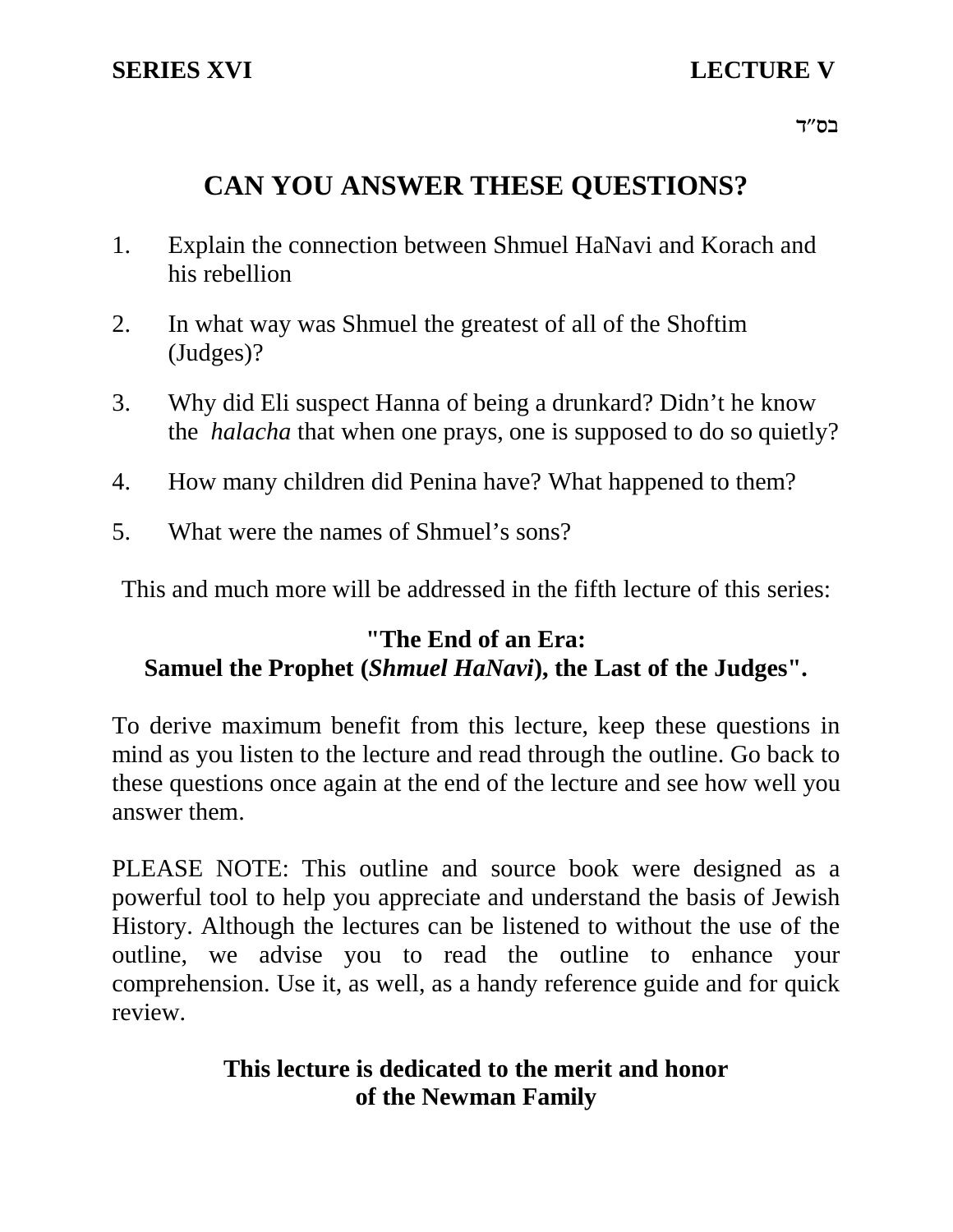### THE EPIC OF THE ETERNAL PEOPLE Presented by Rabbi Shmuel Irons

### Series XVI Lecture #5

### THE END OF AN ERA: SAMUEL THE PROPHET (SHMUEL HANAVI), THE LAST OF THE JUDGES

#### The Birth and Growth of Samuel  $\mathbf{I}$ .

A.

אמר רבי חייא בר אבא אמר רבי יוחנן: אין צדיק נפטר מן העולם עד שנברא צדיק כמותו, שנאמר (קהלת א) וזרח השמש ובא השמש עד שלא כבתה שמשו של עלי זרחה שמשו של שמואל הרמתי. יומא לח:

R. Hiyya b. Abba said in the name of R. Yohanan: No righteous man dies out of this world, before another, like himself, is created, as it is said, (Ecclesiastes 1:5) "The sun arises, and the sun sets," before the sun of Eli set, the sun of Shmuel of Ramathaim rose. Yoma 38b

 $\mathbf{B}$ 

זרע ששקול כשני אנשים, ומאן אינון משה ואהרן, שנאמר: (תהלים צ"ט) משה ואהרן בכהניו ושמואל בקוראי שמו. ברכות לא:

Seed (referring to Shmuel) that will be equal to two men, namely, Moses and Aaron, as it says (Psalms 99:6), "Moses and Aaron among His priests and Samuel among them that call upon His name, [and He answered them]." Berachos 31b

 $C_{\cdot}$ 

וקרח שפקח היה מה ראה לשטות הזה אלא עינו הטעתו ראה שלשלת גדולה עומדת הימנו שמואל ששקול כמשה ואהרן שנא׳ (תהלים צט) משה ואהרן בכהניו ושמואל בקוראי שמו עשרים וארבעה משמרות עומדות מבני בניו שכולם מתנבאים ברוה"ק (ד"ה א כה) כל אלה בנים להימן אמר אפשר הגדולה הזו עתידה לעמוד ממני ואני אדום ולא ראה יפה לפי שבניו עשו תשובה ועומדין מהן. מדרש במדבר רבה יחוח

Since Korach was an intelligent man, what led him (lit. what did he see) to this idiocy? [The answer is that] his psychic vision (lit. eye) was the cause of his error. He saw a great dynasty issuing forth from him that included Shmuel, a man who was the equal of Moshe and Aaron, as it says ((Psalms 99:6), "Moses and Aaron among His priests and Samuel among them that call upon His name." [In addition,] twenty four *mishmaros* (groups who served in the Temple) were descended from him and they all prophecied through the Holy Spirit, as it says (Chronicles I 25:5), "All these were the sons of Heman, the king's seer." Korach said [to himself,] "How is it possible that such greatness is destined to arise from me, and I shall sit still?" However, he didn't see the complete picture, i.e. his sons repented [and were not killed together with the rest of the rebels]. Those descendants of his that he saw in the vision, issued forth from them. Medrash **BaMidbar Rabbah 18:8**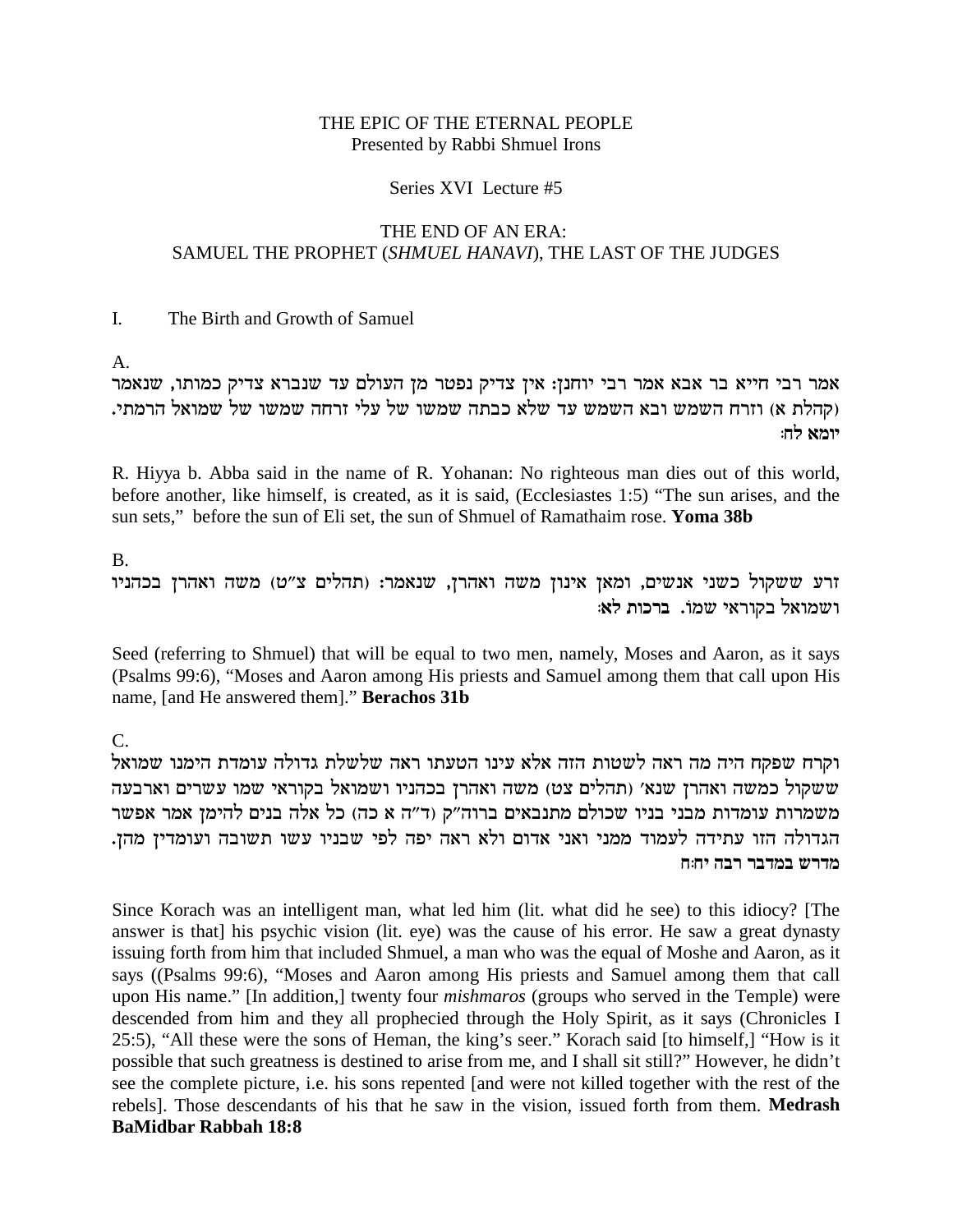וַיְהִי אִישׁ אָחָד מַן הַרַמַתַיִם צוֹפִים מֵהֵר אֶפְרַיִם וּשָׁמוֹ אֱלִקְנַה בֵּן יְרֹחֵם בֵּן אֱלִיהוּא בֵּן תּחוּ בֵן צוּף אֶפְרַתִי: וְלוֹ שִׁתֵּי נָשִׁים שֵׁם אַחַת חַנָּה וְשֵׁם הַשֵּׁנִית פִּנְנָּה וַיְהִי לְפִנְנָּה יִלַדִים וּלְחַנָּה אֵין יִלַדִים: וְעַלַה הָאִישׁ הַהוּא מֵעִירוֹ מִיַּמִים | יַמִימַה לְהִשִׁתַּחֲוֹת וְלִזְבֹּחַ לַד׳ צְ–בָאוֹת בִּשְׁלֹה וְשָׁם שְׁנֵי בְנֵי עֵלִי חָפְנִי ופִנְחָס כֹּהֲנִים לַד': וַיִּהִי הַיּוֹם וַיִּזְבַּח אֶלְקָנָה וְנָתַן לְפִנִנָּה אִשְׁתּוֹ וּלְכָל בָּנֶיהָ וּבְנוֹתֶיהָ מָנוֹת: וּלְחַנָּה יִתֵּן מְנָה אַחַת אַפְּיִם כִּי אֶת חַנְּה אָהֵב וַד׳ סְגַר רַחְמָה: וְכִעֲסַתְּה צְרָתָהּ גַּם כַּעַס בַּעֲבוּר הַרִעְמָהּ כִּי סָגַר ד׳ בִּעַד רַחְמָהּ: וְכֵן יַעֲשֶׂה שַׁנָה בְשָׁנָה מְדֵי עֲלֹתָהּ בְּבֵית ד׳ כֵּן תַּכְעָסֶנָּה וַתִּבְכֵּה וְלֹא תֹאכָל: וַיֹּאמֶר לַה אֵלְקָנָה אִישָׁה חַנָּה לָמֵה תִבְכִּי וְלָמֵה לֹא תֹאכִלִי וְלָמֵה יֵרַע לְבָבֵךְ הֲלוֹא אָנכִי טוֹב לָךְ מֵעֲשָׂרָה בָּנִים: שמואל א א:א-ח

And there was a certain man of Ramathaim-Zophim, of Mount Ephraim, and his name was Elkanah, the son of Jeroham, the son of Elihu, the son of Tohu, the son of Zuph, an Ephrathite; And he had two wives; the name of the one was Hanna, and the name of the other Peninna; and Peninna had children, but Hanna had no children. And this man went out of his city yearly (or from holiday to holiday) to worship and to sacrifice to the L-rd of H-osts in Shiloh. - And the two sons of Eli, Hophni and Phinehas, the priests of the L-rd, were there. And when the time was that Elkanah offered, he gave to Peninna his wife, and to all her sons and her daughters, portions; But to Hanna he gave a (worthy) portion that caused her much conflict; for he loved Hanna; but the L-rd had closed her womb. And her adversary (Peninna) also provoked her bitterly, to irritate her, because the L-rd had closed her womb. And as he did so year by year, when she went up to the house of the L-rd, so she provoked her; therefore she wept, and did not eat. Then said Elkanah her husband to her, Hanna, why do you weep? and why do you not eat? and why is your heart grieved? am I not better to you than ten sons? Samuel I 1:1-8

א״ר לוי: שטן ופנינה לשם שמים נתכוונו. שטן, כיון דחזיא להקדוש ברוך הוא דנטיה דעתיה  $(2)$ בתר איוב, אמר: חס ושלום, מינשי ליה לרחמנותיה דאברהם פנינה, דכתיב: (שמואל א׳ א׳) וכעסתה צרתה גם כעס בעבור הרעימה. בבא בתרא טז.

R. Levi said: Both Satan and Peninah had a pious purpose [in acting as adversaries]. Satan, when he saw G-d inclined to favor Job said, "Far be it that G-d should forget the love of Abraham." Of Peninah it is written (Samuel I 1:6), "And her rival provoked her bitterly to irritate her [to prompt her to pray]." Bava Basra 16a

**B.** 

וַתַּקַם חַנָּה אַחֲרֵי אַכְלָה בְשָׁלֹה וְאַחֲרֵי שָׁתֹה וְעֵלִי הַכֹּהֶן ישֵׁב עַל הַכְּסֵא עַל מְזוּזַת הֵיכָל ד׳: וְהִיא  $(1)$ מַרַת נַפֵּשׁ וַתְּתִפַּלֵּל עַל ד׳ וּבָכֹה תִבְכֶה: וַתְּדֹר נֶדֶר וַתֹּאמַר ד׳ צְ–בָאוֹת אִם רָאֹה תִרְאֶה | בָּעֲנִי אֲמָתֶךְ וּזְכַרְתַּנִי וְלֹא תִשְׁכָּח אֶת אֲמָתְךְ וְנַתַתָּה לַאֲמַתְךְ זֵרְע אֲנָשִׁים וּנְתַתִּיו לַד׳ כָּל יִמֵי חַיַּיו וּמוֹרָה לֹא יַעֲלֶה עָל ראשו: שמואל א איט-יא

So Hanna rose up after they had eaten in Shiloh, and after they had drank. And Eli the priest sat upon a seat by the gate post of the temple of the L-rd. And she was in bitterness of soul, and prayed to the L-rd, and wept bitterly. - And she vowed a vow, and said, O L-rd of H-sts, if You will indeed look on the affliction of your maidservant, and remember me, and not forget Your maidservant, but will give to Your maidservant a male child (lit, seed of men), then I will give him to the L-rd all the days of his life, and there shall no razor (fear) come upon his head. **Samuel I 1:9-11**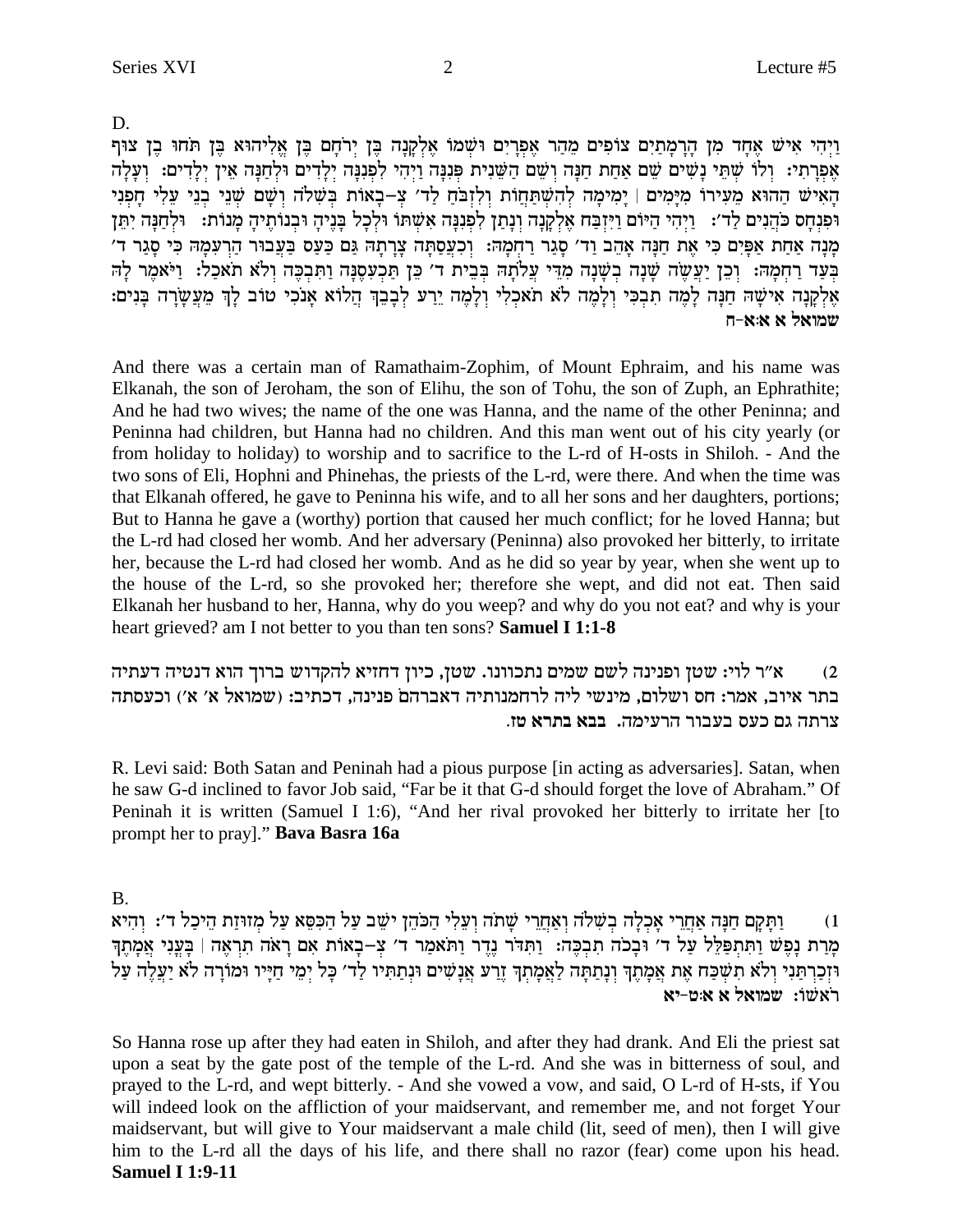אמר רבי אלעזר: מיום שברא הקדוש ברוך הוא את עולמו, לא היה אדם שקראו להקדוש  $(2)$ ברוך הוא צ–באות עד שבאתה חנה וקראתו צבאות אמרה חנה לפני הקדוש ברוך הוא: רבונו של עולם, מכל צבאי צבאות שבראך בעולמך קשה בעיניך שתתן לי בן אחד? משל למה הדבר דומה ־ למלך בשר ודם שעשה סעודה לעבדיו, בא עני אחד ועמד על הפתח, אמר להם: תנו לי פרוסה אחת ולא השגיחו עליו דחק ונכנס אצל המלך. אמר לו: אדוני המלך, מכל סעודה שעשית קשה בעיניך ליתן לי פרוסה אחת? ברכות לא:

And she vowed a vow and said, O L-rd of H-sts (Tzevo-os). R. Elazar said: From the day that G-d created His world there was no one who called the Holy One, blessed be He, Tzevo-os [hosts] until Hannah came and called Him Tzevo-os. Said Hannah before the Holy One, blessed be He: Sovereign of the Universe, of all the hosts of hosts that You have created in Your world, is it so hard in Your eyes to give me one son? A parable: To what is this matter like? To a king who made a feast for his servants, and a poor man came and stood by the door and said to them, Give me a small morsel, and no one took any notice of him, so he forced his way into the presence of the king and said to him, Your Majesty, out of all the feast which You have made, is it so hard in your eyes to give me a small morsel? Berachos 31b

ונתתה לאמתך זרע אנשים, מאי זרע אנשים אמר רב: גברא בגוברין ושמואל אמר: זרע  $(3)$ שמושח שני אנשים, ומאן אינון שאול ודוד ורבי יוחנן אמר: זרע ששקול כשני אנשים, ומאן אינון משה ואהרן, שנאמר: (תהלים צ"ט) משה ואהרן בכהניו ושמואל בקוראי שמו ורבנן אמרי: זרע אנשים זרע שמובלע בין אנשים. כי אתא רב דימי, אמר: לא ארוך ולא גוץ, ולא קטן ולא אלם, ולא צחור ולא גיחור. ולא חכם ולא טפש. ברכות לא:

"But will give to your maidservant a male child (lit, seed of men).". What is meant by "seed of men"? Rav said: A man among men (i.e. prominent); Shmuel said: Seed that will anoint two men, namely, Shaul and David; R. Yohanan said: Seed that will be equal to two men, namely, Moshe and Aaron, as it says (Psalms 99:6), "Moshe and Aaron among His priests and Shmuel among them that call upon His name;" the Rabbis say: Seed that will be merged among men. (i.e. inconspicuous) When R. Dimi came [from Palestine] he explained this to mean: Neither too tall nor too short, neither too thin nor too corpulent, neither too pale nor too red, neither overintelligent nor stupid. Berachos 31b

נזיר היה שמואל, כדברי ר' נהוראי, שנא': (שמואל א' א) ומורה לא יעלה על ראשו, נאמר  $(4)$ בשמשון (שופטים יג) ומורה ונאמר בשמואל ומורה, מה מורה האמורה בשמעון נזיר, אף מורה האמורה בשמואל נזיר. א״ר יוסי: והלא אין מורה אלא של בשר ודם א״ל רבי נהוראי, והלא כבר נאמר: (שמואל א' טז) ויאמר שמואל איך אלך ושמע שאול והרגני, שכבר היה עליו מורא של בשר ודם. נזיר סו.

Shmuel was a Nazirite in the opinion of R. Nehorai, as it says (Samuel I 1:11), "And no razor (*morah*) shall come upon his head." It says in reference to Samson (Judges 13:5), "And no razor (*morah*) shall come upon his head," and it says in reference to Shmuel, "And no razor (*morah*) shall come upon his head." Just as in regards to Samson *morah* is referring to [the restrictions of a] Nazarite, so too in regards to Shmuel it is referring to [the restrictions of a] Nazarite. R. Yosei objected: The term, *morah*, is strictly referring to the fear *(moreh)* of a human being. R. Nehorai replied to him: But doesn't it also say (Samuel I 16:2), "How can I go? If Saul hears about it he will kill me!" This shows that he was in fact afraid of a human being. Nazir 66a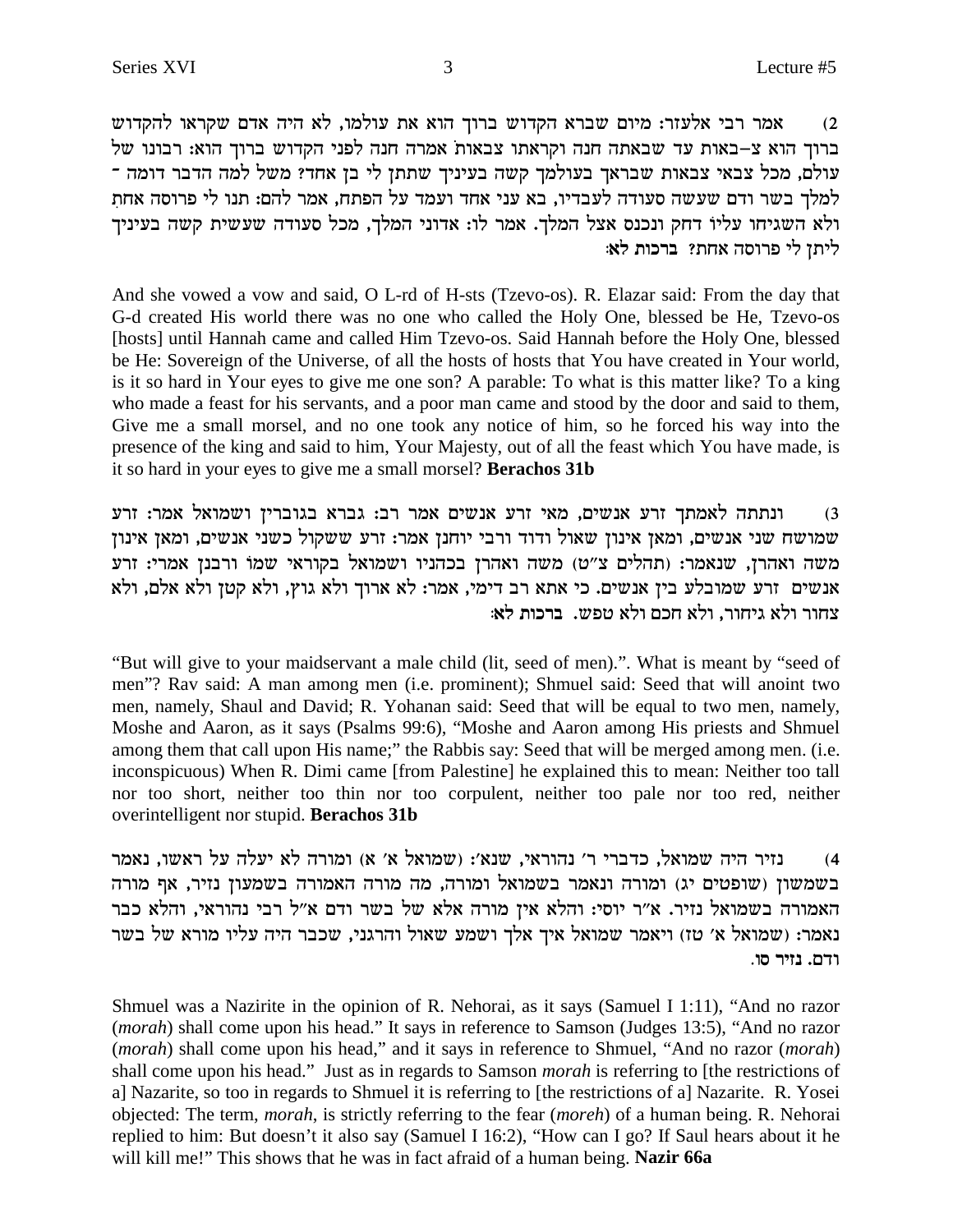$C_{\cdot}$ 

והיה כִּי הַרִּבְּתָה לְהַתְפַּלֵּל לְפָנֵי ד׳ וְעֲלִי שֹׁמֶר אֶת פִּיהָ: - וְחַנָּה הִיא מְדַבֵּרֶת עַל לְבַּהּ רָק שִׂפְתֵיהַ  $(1)$ נַעוֹת וְקוֹלָה לֹא יִשָּׁמֵעַ וַיַּחִשְׁבֵהָ עֵלִי לְשִׁכֹּרָה: וַיֹּאמֶר אֲלֵיהָ עֵלִי עַד מַתַי תִּשְׁתַּכָּרִין הַסִירִי אֶת יֵינֵך מֵעָלַיִךְ: נַתַּעַן חַנָּה וַתֹּאמֶר לֹא אֲדֹנִי אִשָּׁה קִשַּׁת רוּחַ אַנֹכִי וְיַיִן וְשֵׁכָר לֹא שַׁתִיתִי וַאֲשִׁפֹּךְ אֶת נַפִּשִׁי לִפְנֵי ....<br>ד׳: אל תּתֵן אֶת אַמָתִךְ לִפְנֵי בַת בִּלְיָעַל כִּי מֵרֹב שִיחִי וְכַעְסִי דְּבַּרְתִי עַד הֵנָּה: וַיַּעַן עֵלִי וַיֹּאמֶר לְכִי לְשָׁלוֹ׳ וֵא-לֹהֵי יִשְׂרָאֵל יִתֵּן אֵת שֵׁלָתֵךְ אֲשֶׁר שָׁאֲלִתְּ מֵעְמֹו: וַתֹּאמֵר תִּמְצָא שִׁפְחָתְךָ חֵן בִּעֵינֵיךְ וַתֵּלֵךְ הַאֲשָׁה לְדַרְכָּהּ וַתֹּאכָל וּפַנֵיהַ לֹא הַיוּ לַהְ עוֹד: שמואל א איב-יח

And it came to pass, as she continued praying before the L-rd, that Eli observed her mouth. And Hanna spoke in (lit. on) her heart; only her lips moved, but her voice was not heard; therefore Eli thought that she was drunk. And Eli said to her, How long will you be drunk? Put away your wine from you. And Hanna answered and said, No, my lord, I am a woman of a sorrowful spirit; I have drunk neither wine nor strong drink, but have poured out my soul before the L-rd. Take not your maidservant for a worthless woman; for out of my great complaint and grief have I been speaking. Then Eli answered and said, Go in peace; and the G-d of Israel grant you the petition that you have asked of Him. And she said, Let your maidservant find grace in your sight. So the woman went her way, and ate, and her countenance was sad no more. **Samuel I 1:12-18** 

אמר רב המנונא: כמה הלכתא גברוותא איכא למשמע מהני קראי דחנה: (שמואל א׳ א׳) וחנה  $(2)$ היא מדברת על לבה מכאן למתפלל צריך שיכוין לבו. רק שפתיה נעות מכאן למתפלל שיחתוך בשפתיו. וקולה לא ישמע מכאן, שאסור להגביה קולו בתפלתו. ויחשבה עלי לשכרה מכאן, ששכור אסור להתפלל, ויאמר אליה עלי עד מתי תשתכרין וגו׳ אמר רבי אלעזר: מכאן, לרואה בחברו דבר שאינו הגוז צריך להוכיחו, ותעז חנה ותאמר לא אדני אמר עולא ואיתימא רבי יוסי ברבי חנינא, אמרה ליה: לא אדון אתה בדבר זה, ולא רוח הקודש שורה עליך, שאתה חושדני בדבר זה. איכא דאמרי, הכי אמרה ליה: לא אדוז אתה, לאו איכא שכינה ורוח הקודש גבד, שדנתני לכף חובה ולא דנתני לכף זכות, מי לא ידעת דאשה קשת רוח אנכי? ויין ושכר לא שתיתי אמר רבי אלעזר: מכאן, לנחשד בדבר שאין בו שצריך להודיעו. אל תתן את אמתך לפני בת בליעל אמר רבי אלעזר: מכאן, לשכור שמתפלל כאלו עובד עבודה זרה, כתיב הכא לפני בת בליעל, וכתיב התם (דברים י"ג) יצאו אנשים בני בליעל מקרבך, מה להלן עבודה זרה, אף כאן עבודה זרה. ויען עלי ויאמר לכי לשלו׳ אמר רבי אלעזר: מכאן, לחושד את חברו בדבר שאין בו שצריך לפייסו ולא עוד, אלא שצריך לברכו, שנאמר: וא–להי ישראל יתן את שלתך. . . . וחנה היא מדברת על לבה אמר רבי אלעזר משום רבי יוסי בן זמרא: על עסקי לבה. אמרה לפניו: רבונו של עולם, כל מה שבראת באשה לא בראת דבר אחד לבטלה, עינים לראות, ואזנים לשמוע, חוטם להריח, פה לדבר, ידים לעשות בהם מלאכה, רגלים להלך בהז, דדים להניק בהז דדים הללו שנתת על לבי למה, לא להניק בהז? תז לי בז ואניק בהן. ברכות לא.-לא:

R. Hamnuna said: How many most important laws can be derived from these verses relating to Hannah! "Now Hannah, she spoke in her heart": from this we learn that one who prays must direct his heart. "Only her lips moved": from this we learn that he who prays must frame the words distinctly with his lips. "But her voice could not be heard": from this, it is forbidden to raise one's voice in the Amidah. "Therefore Eli thought she had been drunken": from this, that a drunken person is forbidden to say the Amidah. "And Eli said to her, How long will you be drunk?, etc." R. Elazar said: From this we learn that one who sees in his neighbor something unseemly must reprove him. "And Hannah answered and said, 'No, my lord." Ulla, or as some say R. Yosei b. Hanina, said: She said to him: You are not a lord in this matter, nor does the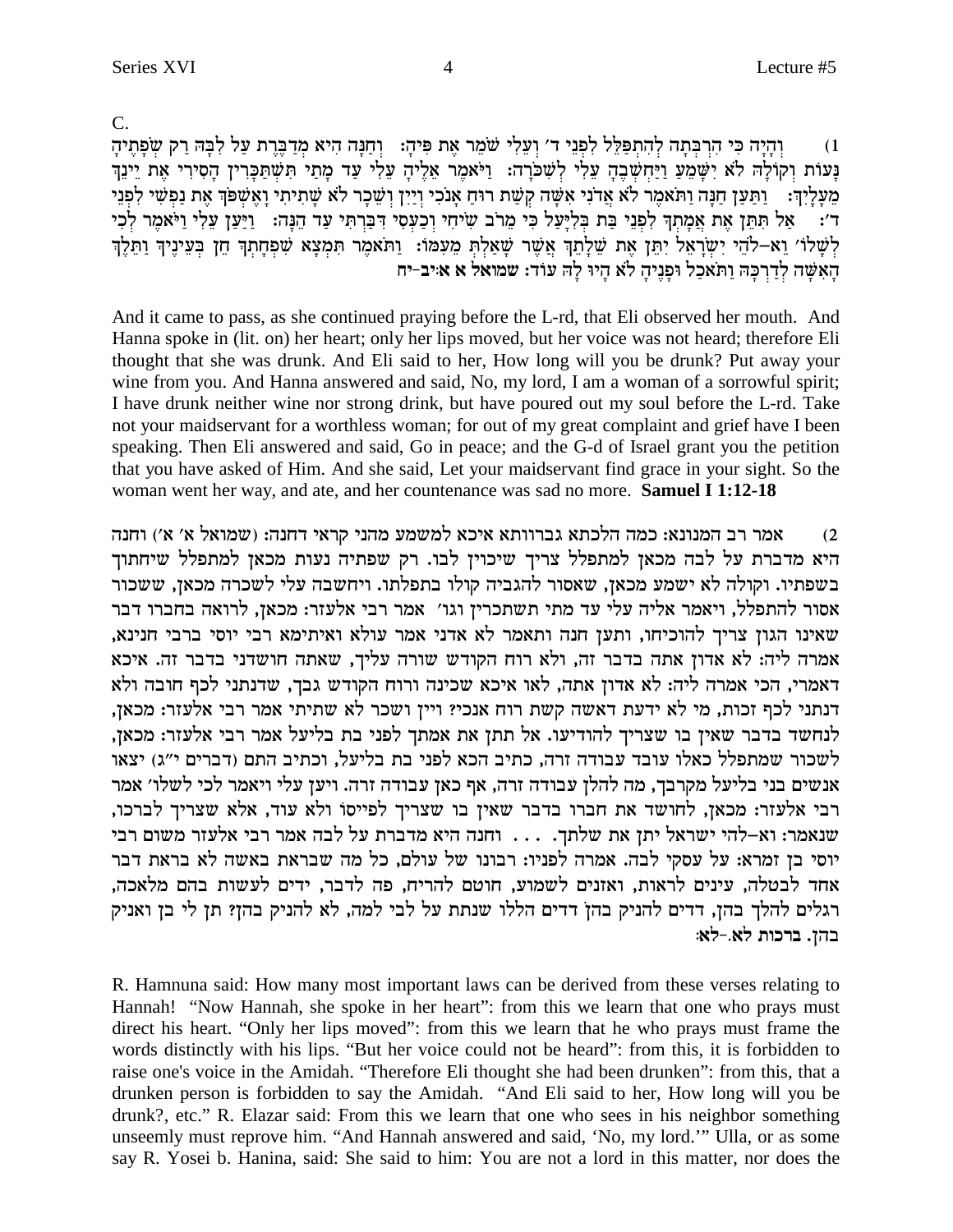Holy Spirit rest upon you, because you have suspectest me of this thing. Some say, She said to him: You are not [with the] L-rd, [meaning] that the Shechinah and the Holy spirit is not with you in that you judged me harshly and did not give me the benefit of the doubt. Don't you know that I am a woman of sorrowful spirit: I have drunk neither wine nor strong drink. - R. Elazar said: From this we learn that one who is suspected wrongfully must clear himself. "Take not your maidservant for a worthless woman (for a daughter of Belial);" a man who says the Amidah when drunk is like one who serves idols. It is written here, "Count not thy handmaid for a daughter of Belial," and it is written elsewhere (Deuteronomy 13:14), "Certain sons of Belial (wicked and unscrupulous people) have gone forth from the midst of thee." Just as there the term is used in connection with idolatry, so here. "Then Eli answered and said, 'Go in Peace'." R. Elazar said: From this we learn that one who suspects his neighbor of a fault which he has not committed must beg his pardon; and not only that, he must bless him, as it says, "And the G-d of Israel grant your petition." . . . "Now Hannah, she spoke in (lit. on) her heart." R. Elazar said in the name of R. Yosei b. Zimra: She spoke concerning her heart. She said before Him: Sovereign of the Universe, among all the things that You have created in a woman, You have not created one without a purpose, eyes to see, ears to hear, a nose to smell, a mouth to speak, hands to do work, legs to walk with, breasts to nurse. These breasts that You have put on my heart, are they not to nurse? Give me a son, so that I may suckle with them. **Berachos 31b**

1) ולמדו בזה הלכתא גברוותא דאסור להתפלל בקול. וקשה הרי לא מצינו שאסור להתפלל בקול אלא ש״ע ולא שארי תפלות ובקשות. ומה זה שייך לתפלת חנה. ותו ק׳ וכי אפשר שלא ידע עלי הכה״ג זה הדין ובל״ס שהיה הדין מקובל מכבר ורק אנו למדים מקראי דחנה וא״כ מה זה תמה .<br>עליה. אלא כך הדבר דחנה באמת התפללה ש״ע והכי מבואר במדרש והובא בי״ש בתפלת חנה ובאשר היה מיד אחרי אכלה ואחרי שתה לא הגיע עוד זמן תפלת הצבור במנחה קטנה ע"כ כסבור עלי שאינה מתפללת ש"ע אלא תפלה נחוצה לצורך שעה. וא"כ שפיר תמה בשתים. חדא על שהיא מארכת ומרבה דברים ולפני הקב"ה יש להיות דברים מעטים כמאמר הכתוב בקהלת על כן יהיו דבריך מעטים. ושנית אמאי קולה לא ישמע. והשיבה כי מרוב שיחי וכעסי דברתי עד הנה. פי׳ שיחי הוא שמ״ע וכעסי הוא צרתי. ואמרה בלשון כעסי לרמז דמש״ה לא יכלה להמתין על תפלת הצבור שכעסה על פנינה הציקה להקדים תפלתה לשל צבור. ומש"ה דברתי עד הנה. העמק דבר, בראשית **bk:gi**

[Our Sages] derive from this incident important *halachos* (laws). [One of them is that it is] forbidden to pray in a loud voice. There is a difficulty with this as we only find such a prohibition in regards to regular prayer (*Shemonah Esreh*), but not in regards to other prayers and petitions. How can we derive this rule from the prayer of Hanna, [which was a spontaneous prayer]. In addition, how is it possible that Eli, the High Priest, didn't know this *halacha* (law)? Without a doubt, this law was already well accepted. The verses of Hanna [are merely] teaching us what was [already known to be the law (*halacha*)]. That being the case, why was Eli so surprised at her behavior? Rather, the following is the explanation: Hanna was actually praying the regular prayer (*Shemonah Esreh*). This is clear from the Medrash which is quoted by the Yalkut Shimoni in the section explaining the prayer of Hanna. But since this was after eating and drinking [of the late morning into the early afternoon], it was not yet time for *Mincha Ketana* (the afternoon prayer which is recited at the time of the offering of the daily afternoon sacrifice). Consequently, Eli assumed that she wasn't praying the regular prayer (*Shemonah Esreh*), but rather a special prayer regarding a pressing matter. If so, then Eli was suprised about two things. One, that she was taking a very long time praying, and prayers should be short, as the verse in Eclessiastes (5:1) states, ". . . therefore let your words be few." Second of all, [he was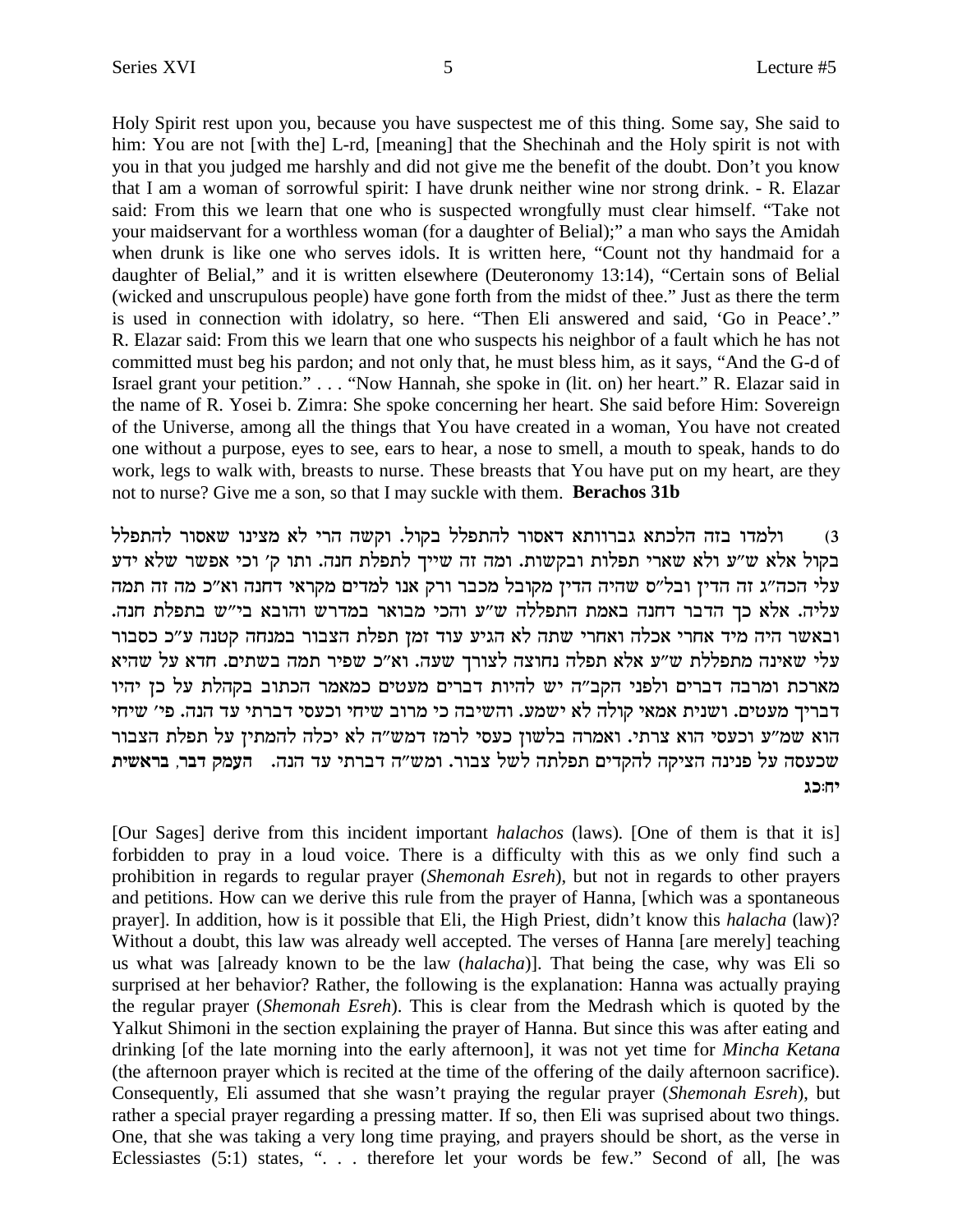wondering] why her voice wasn't audible. She replied "... for out of my great complaint (sichi also translated, "regular prayer") and grief have I been speaking." The translation of sichi, is actually "regular prayer (Shemonah Esreh)". [The translation of] kaasi is, "my distress". She expressed herself with the word, kaasi [which is normally translated, "my anger,"] in order to allude to the fact that she couldn't wait until the time of communal prayer, for her anger against Penina distressed her so that she felt that she had to pray immediately, before the time of communal prayers. "For that reason I spoke [to G-d] right now." Haamek Davar, Bereishis 18:23

D.

וַיַּשְׁכִּמוּ בַבֹּקֶר וַיִּשְׁתַּחֲווּ לִפְנֵי ד' וַיָּשֻׁבוּ וַיָּבֹאוּ אֶל בֵּיתָם הָרָמָתָה וַיֵּדַע אֶלְקָנָה אֶת חַנָּה אִשְׁתּוֹ וַיִּזְכְּרֶהָ ד': וַיְהִי לְתִקְפוֹת הַיָּמִים וַתַּהַר חַנָּה וַתֵּלֵד בֵּן וַתִּקְרָא אֶת שִׁמֹוֹ שָׁמוּאֵל כִּי מֵד׳ שָׁאָלְתִּיוּ: שמואל איט-כ

And they rose up in the morning early, and worshipped (prostrated themselves) before the L-rd, and returned, and came to their house to Ramah; and Elkanah knew Hanna his wife; and the L-rd remembered her. And it came to pass, in due course, that Hanna conceived and bore a son, and called his name Samuel, saying, Because I have asked him from the L-rd. Samuel I 1:19-20

 $E_{\rm{L}}$ 

וַתַּעֲלֶהוּ עִמַּהּ כַּאֲשֶׁר גִּמַלַתּוּ בִּפַּרים שָׁלֹשָׁה וָאֵיפַה אַחַת קַמַח וְנֵבֵל יַיִן וַתְּבְאֶהוּ בֵית ד׳ שָׁלוֹ  $(1)$ והנער נער: וישחטו את הפר ויביאו את הנער אל עלי: ותאמר בי אדני חי נפשך אדני אני האשה הַנַּצְּבַת עִמְּכָה בַּזָה להַתְפַּלֵּל אֵל ד׳: אֵל הַנַּעַר הַזָּה הַתִפַּלָלְתִּי וַיִּתֵּן ד׳ לִי אֵת שַׁאֲלְתִי אֲשֶׁר שַׁאֲלִתִּי מֵעָמֹו: וגם אנכי השאלתהו לד׳ כל הימים אשר היה הוא שאול לד׳ וישתחו שם לד׳: ■ שמואל א א:כד-כח

And when she had weaned him, she took him with her, with three bulls, and one ephah of flour, and a bottle of wine, and brought him to the house of the L-rd in Shiloh; and the child was young (was beginning to develop). And they slew a bull, and brought the child to Eli. And she said, Oh my lord, as your soul lives, my lord, I am the woman who stood by you here, praying to the L-rd. For this child I prayed; and the L-rd has granted me my petition which I asked of Him; Therefore also I have lent him to the L-rd; as long as he lives he shall be lent to the L-rd. And they worshipped (prostrated themselves to) the L-rd there. Samuel I 1:24-28

אז יתחילו כחותיו הטבעיים והמוסריים להתעורר ולנעור ולצאת מז הכח אל הפעל, ועז״א  $(2)$ שהנער הזה נער. כוונתו שנעורו אז כבר כחות שכלו ומדותיו והתחיל להשכיל הגם שהיה גמול מחלב (ומאד תסכים לזה קבלת חז״ל (ברכות דף לא:) שהורה אז הלכה בשחיטת הפר): מלבים, שם

It was then that his natural talents and latent spiritual powers began to develop and become evident. Regarding this does Scripture state, "and the child was beginning to develop," i.e. his latent intellectual powers and noble character traits began to emerge, even though he had just become weaned from his mother's milk. - The wording of the verse lends much support to the words of our Sages (Berachos 31b) that it was at that time that he made a halachic ruling regarding the slaughter of the bull [that was just brought to the Sanctuary]. **Malbim, ibid.** 

אמר רבי אלעזר: שמואל מורה הלכה לפני רבו היה, שנאמר: וישחטו את הפר ויביאו את  $(3)$ הנער אל עלי, משום דוישחטו את הפר הביאו הנער אל עלי? אלא, אמר להן עלי: קראו כהן, ליתי ולשחוט. חזנהו שמואל דהוו מהדרי בתר כהן למישחט, אמר להו: למה לכו לאהדורי בתר כהן למישחט? שחיטה בזר כשרה אייתוהו לקמיה דעלי, אמר ליה: מנא לך הא? אמר ליה: מי כתיב ושחט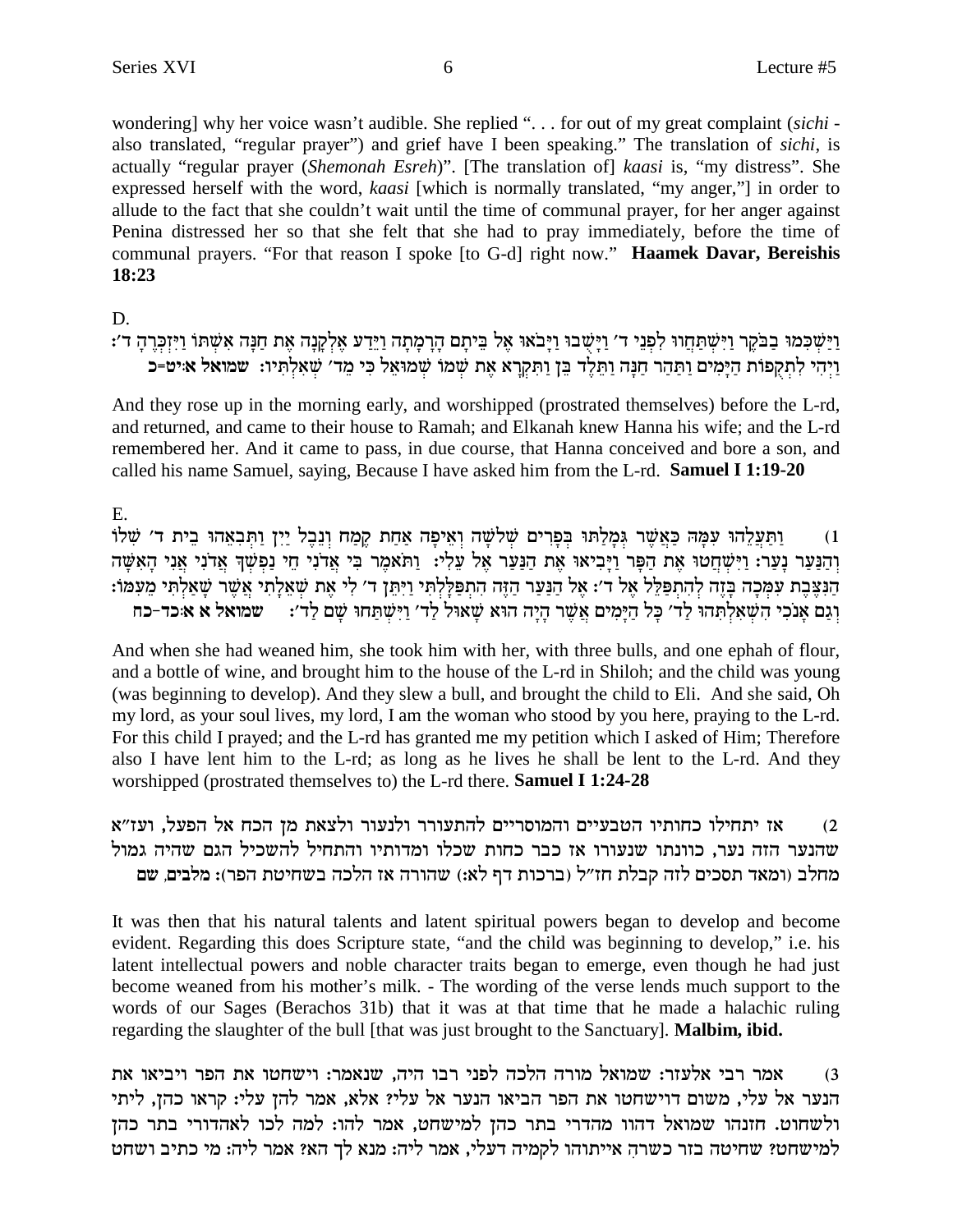הכהן? והקריבו הכהנים כתיב מקבלה ואילך מצות כהונה מכאן לשחיטה שכשרה בזר. אמר ליה: מימר שפיר קא אמרת, מיהו, מורה הלכה בפני רבך את וכל המורה הלכה בפני רבו חייב מיתה. אתיא חנה וקא צוחה קמיה: אני האשה הנצבת עמכה בזה וגו'. אמר לה: שבקי לי דאענשיה, ובעינא רחמי **ויהיב לך רבא מיניה. אמרה ליה: אל הנער הזה התפללתי. ברכות לא:** 

R. Elazar said: Shmuel was guilty of giving a decision in the presence of his teacher; for it says (Samuel I 1:25), "And they slew a bull, and brought the child to Eli." What is the connection of the bull being slain, and the child being brought to Eli? What it means is this. Eli said to them: Call a priest and let him come and kill [the animal]. When Shmuel saw them looking for a priest to kill it, he said to them, Why do you go looking for a priest to kill it? The *shechitah* may be performed by a layman! They brought him to Eli, who asked him, How do you know this? He replied: Is it written, "The priest shall kill"? It is written (Leviticus 1:5), "The priests shall present [the blood]": the office of the priest begins with the receiving of the blood, which shows that *shechitah* may be performed by a layman. [Eli] said to him: You have spoken very well, but all the same you are guilty of giving a decision in the presence of your teacher, and whoever gives a decision in the presence of his teacher is liable to the death penalty. Thereupon Hannah came and cried before him: "I am the woman that stood by you here etc.." He said to her, "Let me punish him and I will pray to G-d and He will give you a better one than this." She then said to him, "For this child I prayed." **Berachos 31b**

F.

:ן וְתִּתְפַּלֵּל חֲנָה וַתֹּאמֵר עַלַץ לִבִּי בִּד׳ וַמַה קַרְנִי בַּד׳ וַחַב פִּי עַל אוֹיָבֵי כִּי שַׂמַחִתִּי בִּישׁוּעַתֵּך אין קדוש כֵּד׳ כִּי אִין בִּלְתֵּךְ וְאִין צוּר כֵּא-לֹהִינוּ: אֵל תַּרבּוּ תַדַּבְרוּ גִּבֹהָה יִצָּא עַתַק מִפִּיכֶם כִּי ExM®oyß p¶ mg§ N§ A© mir¶ a• oyß :li¶g® Exfß `® mil¶ W® kß p¶eß miY¶ g© mix¶oAB¶ zW§ w§ :zFll¶ r£ EpMß zß p¶ Fleß 'c zFrC• l-`• 'וּרְעֲבִים חַדְלוּ עַד עֲקַרָה יַלְדָה שִׁבְעָה וְרַבֵּת בַּנִים אָמְלַלְה: ד׳ מֵמִית וּמִחִיָּה מוֹרִיד שִׁאוֹל וַיַּעֲל: ד׳ מוריש ומעשיר משפיל אף מרומם: מקים מעפר דל מאשפת ירים אביון להושיב עם נדיבים וכסא כְּבוֹד יַנְחָלֵם כִּי לַד' מְצָקֵי אֶרֶץ וַיָּשֶׁת עֲלֵיהֶם תֵּבֵל: וַיִגְלֵי חֲסִידָיו יִשְׁמֹר וּרְשָׁעִים בַּחשֶׁךְ יִדָּמוּ כִּי לֹא בְּכֹתַ יִגְבַּר אִישׁ: ד׳ יֵחַתּוּ מְרִיבְיו עָלָיו בַּשֶּׁמַיִם יַרְעֵם ד׳ יְדִין אַפְסִי אָרֶץ וְיִתֶּן עֹז לְמַלְכּוֹ וְיָרֵם קֶרֶן *a`iz* משיחו: שמואל א ב

And Hanna prayed, and said, My heart rejoices in the L-rd, my horn is exalted in the L-rd; my mouth is enlarged over my enemies; because I rejoice in Your salvation. There is none holy as the L-rd; for there is none beside You; nor is there any rock like our G-d. Talk no more so very proudly; let not arrogance come out of your mouth; for the L-rd is a G-d of knowledge, and by Him actions are weighed. (*Talk no more that G-d is too lofty to supervise the goings on below or how can He gain new knowledge and how can He become personally involved when - (Malbim)* ) The bows of the mighty men are broken, and those who stumbled are girded with strength. Those who were full have hired out themselves for bread; and those who were hungry ceased to hunger; the barren has born seven; and she who has many children has become wretched. The L-rd kills, and returns to life; He brings down to Sheol, and brings up. The L-rd makes poor, and makes rich; He brings low, and He lifts up. He raises up the poor from the dust, and lifts up the beggar from the dunghill, to set them among princes, and to make them inherit the throne of glory; for the pillars of the earth are the L-rd's, and He has set the world upon them. He will guard the feet of His pious ones, and the wicked shall be silent in darkness; for by strength shall no man prevail. The adversaries of the L-rd shall be broken to pieces; from heaven shall He thunder upon them; the L-rd shall judge the ends of the earth; and He shall give strength to His king, and exalt the horn of His anointed. **Samuel I 2:1-10**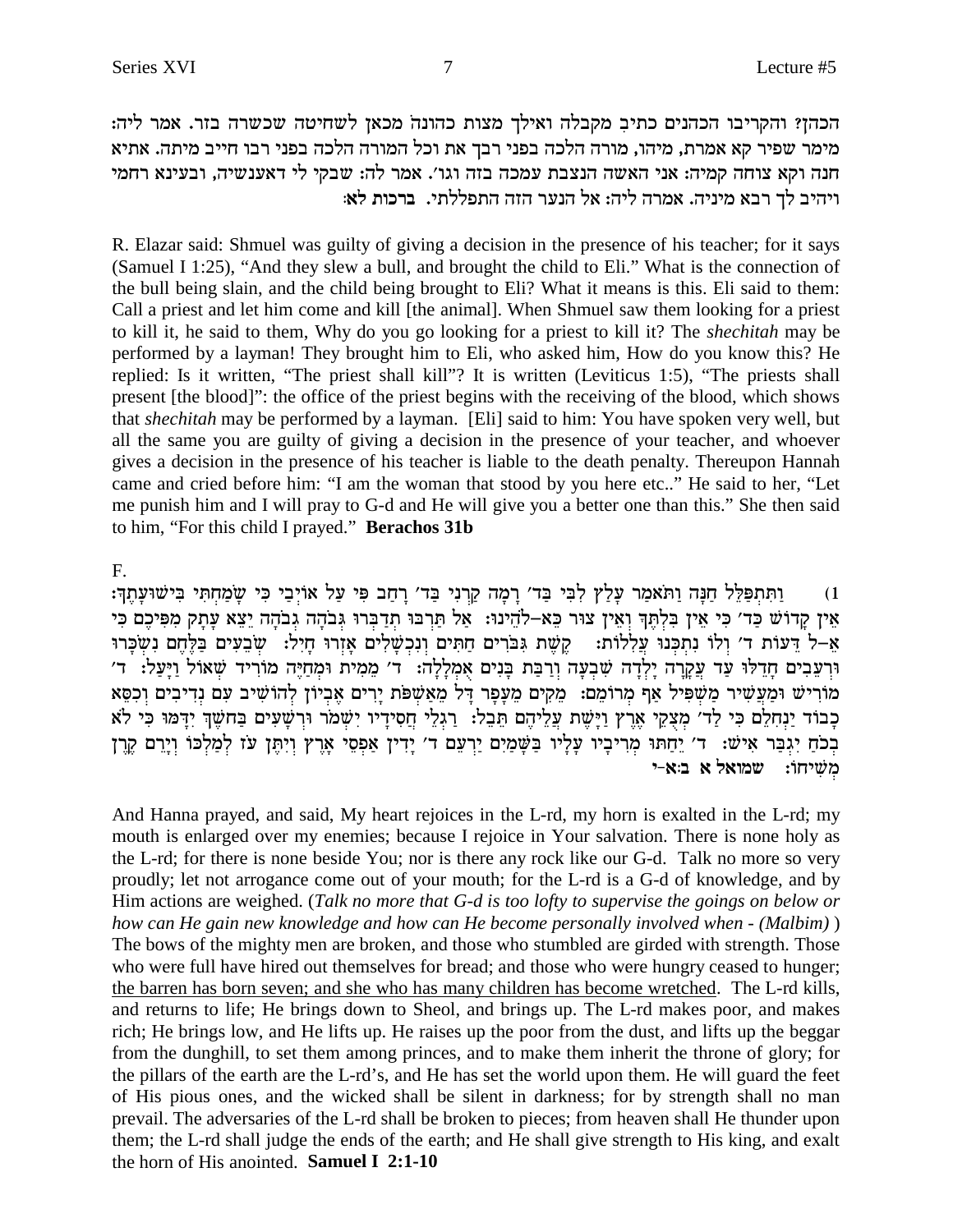ותתפלל חנה – בט' פסוקים הראשונים סדרה שבחו של מקום, ועקר תפלתה הוא הפסוק  $(1)$ האחרון, וכמ"ש לעולם יסדר אדם שבחו של מקום ואח"כ יתפלל. ... ד' – עד עתה סדרה דברי שבח ותהלה בעניני השגחת ד׳, ובפסוק זה התפללה על הילד, וכמ״ש הרלב״ג שראתה ברוח קדשה .<br>כל אשר יעבור עליו והתפללה חמשה דברים, א) אתה ד'! – מבקשת אני יחתו מריביו – של שמואל, שהם הפלשתים, ב) עליו - ר"ל בעבורו בשמים ירעם - בעת נלחם בפלשתים, וכמ"ש (לקמן ז') וירעם ד' בקול גדול על פלשתים, ג) ד'! – מבקשת אני, ששמואל ידין אפסי ארץ – שיהיה שופט בכל ארץ ישראל, וכמ״ש ושפט את ישראל וסבב בית אל וכו׳. ד) ויתן עז למלכו – עת ימליך את שאול על ישראל יתן ד׳ עז להמלך להושיע את ישראל, ה) וירם קרן משיחו – עת ימשח אח״כ את דוד בשמן המשחה ירים ד' קרנו, כמ"ש שם אצמיח קרן לדוד, הנה כללה בתפלתה רוב הדברים אשר קרו לשמואל, כמו שנתקיים באמת: מלבי״ם לשמואל א ב:א,י

And Hanna prayed: She arranged the first nine verses as praise to Omnipresent which preceded her request which is the tenth verse, as our Sages said (Berachos 32a), "A person should always first recount the praise of the Holy One, blessed be He, and then pray." The L-rd: Up until now Hanna expressed words of praise regarding Divine Providence. In this last verse, she prayed on behalf of the child, as is stated in the commentary of Ralbag. She saw by the Holy Spirit within her all that would occur in his liftetime. They consist of five [major] events: 1) "L-rd, his (Shmuel's) adversaries shall be broken to pieces," which refers to the Philistines. 2) "From heaven shall He thunder *because of him*," which refers to his battle with the Philistines where it is stated (Samuel I 7:10), " $\dots$  but the L-rd thundered with a great thunder on that day upon the Philistines, and confounded them; and they were defeated before Israel." 3) "L-rd," I beg of you that, "he (Shmuel) shall judge the ends of the earth," i.e. that he shall be the Judge over all of the land of Israel, as it says (ibid. 16), "And he went from year to year on a circuit to Beth-El, and Gilgal, and Mizpah, and judged Israel in all those places." 4) "He shall give strength to His king," refers to the time that he installed Shaul as king over Israel. May G-d give strength to the king to save Israel. 5) May He "exalt the horn of His anointed," refers to the time that Shmuel anointed David with the special anointing oil. The phrase, "exalt the horn of His anointed," parallels the verse (Psalms 132:17), "There I will make the horn of David to bud; I have prepared a lamp for My anointed." Behold, she included in her prayer most of what occurred to Shmuel, in the manner that it actually was fulfilled. Malbim, Samuel I 2:1, 10

שבע נביאות מאן נינהו? שרה, מרים, דבורה, חנה, אביגיל, חולדה, ואסתר. . . . . חנה ־  $(2)$ דכתיב (שמואל א׳ ב׳) ותתפלל חנה ותאמר עלץ לבי בד׳ רמה קרני בד׳, רמה קרני ולא רמה פכי. דוד ושלמה שנמשחו בקרן נמשכה מלכותן, שאול ויהוא שנמשחו בפך לא נמשכה מלכותן. (שמואל א' ב׳) אין קדוש כד׳ כי אין בלתך, אמר רב יהודה בר מנשיא: אל תקרי בלתך אלא לבלותך. שלא כמדת הקדוש ברוך הוא מדת בשר ודם מדת בשר ודם ־ מעשה ידיו מבלין אותו, אבל הקדוש ברוך הוא ־ מבלה מעשה ידיו. (שמואל א' ב') ואין צור כא-להינו אין צייר כא-להינו. אדם צר צורה על גבי .<br>הכותל ואינו יכול להטיל בה רוח ונשמה קרבים ובני מעים, אבל הקדוש ברוך הוא צר צורה בתוך צורה, ומטיל בה רוח ונשמה קרבים ובני מעים. מגילה יד.

Seven prophetesses. Who were they? Sarah, Miriam, Deborah, Hanna, Abigail, Hulda and Esther. . . . Hanna as it is written, "And Hanna prayed and said (Samuel I 2:1), "My heart rejoices in the L-rd, my horn is exalted in the L-rd;" [She said], 'my horn is exalted," and not, "my cruse is exalted," thus implying that the royalty of [the hour of] David and Solomon, who were anointed from a horn, would be prolonged, but the royalty of [the house of] Saul and Jehu, who were anointed with a cruse, would not be prolonged. "There is none holy as the L-rd; for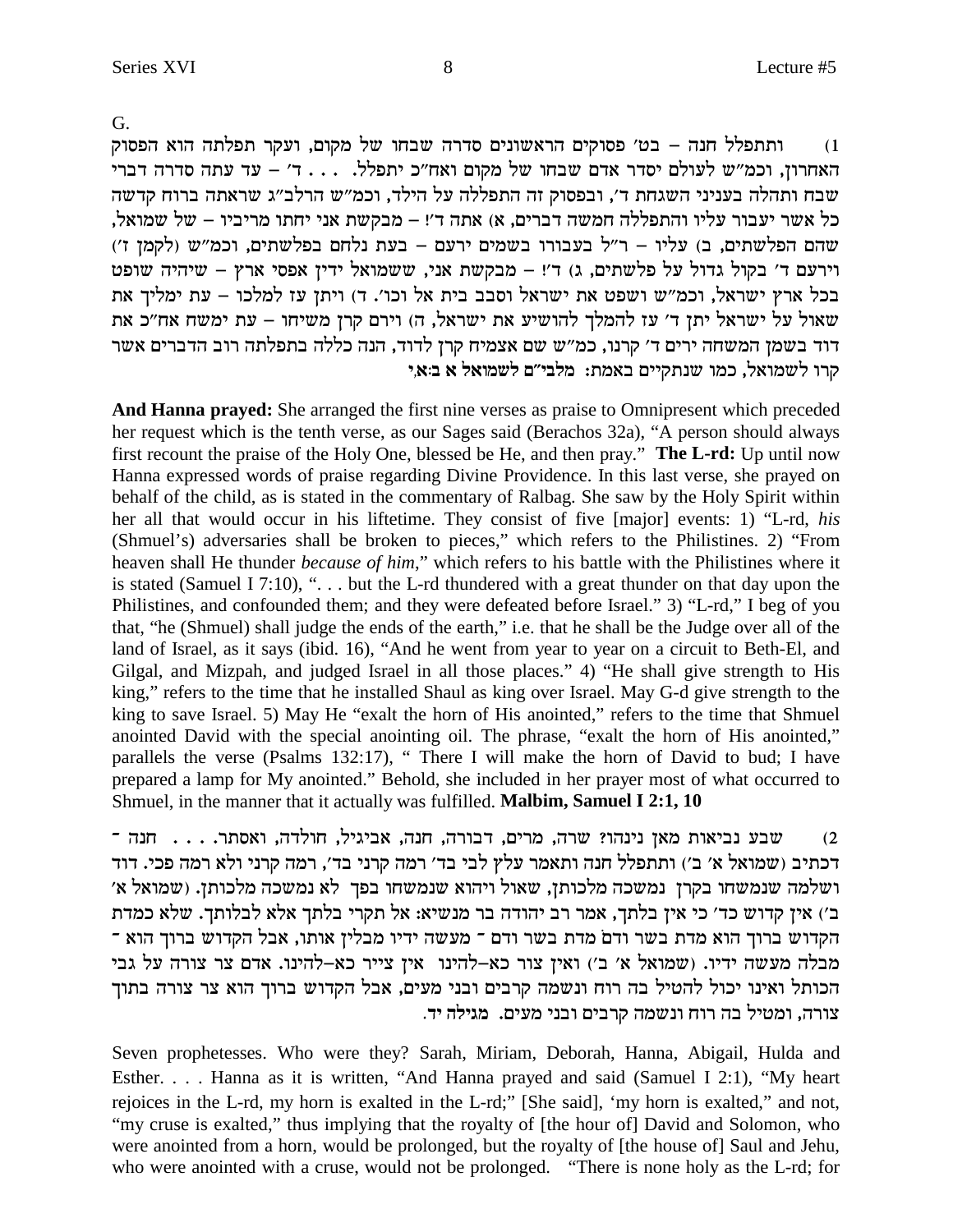there is none beside You." R. Yehudah b. Menashia said: Read not *biltecha*, - beside thee - but read lebalothecha - to outlast You. For the nature of the Holy One, blessed be He, is not like that of flesh and blood. It is the nature of flesh and blood to be outlasted by its works, but G-d outlasts His works. "Neither is there any rock [tzur] like our G-d." There is no artist [tzayyar] like our G-d. A man draws a figure on a wall, but is unable to endow it with breath and spirit, inward parts and intestines. But the Holy One, blessed be He, fashions a form within a form and endows it with breath and spirit, inward parts and intestines. Megilah 14a

H.

וַיֵּלֵךְ אֶלְקַנַה הַרַמְתָה עַל בֵּיתוֹ וְהַנַּעַר הַיַּה מְשַׁרֵת אֶת ד׳ אֶת פְּנֵי עֵלִי הַכֹּהֶן: שמואל א בּיִיא

And Elkanah went to Ramah to his house. And the child ministered to the L-rd before Eli the priest. Samuel I 2:11

 $\mathbf{I}$ .

וּשָׁמוּאֵל מְשָׁרֵת אֶת פְּנֵי ד׳ נַעַר חָגוּר אֵפוֹד בָּד: וּמִעִיל קַטֹן תַּעֲשֶׂה לּוֹ אִמּוֹ וְהַעַלְתַה לוֹ מִיַּמִים |  $(1)$ יַמִימַה בַּעֲלוֹתַה אֶת אִישָׁה לְזְבֹּחָ אֶת זֶבָח הַיַּמִים: וּבֵרַךְ עָלִי אֶת אֶלְקֵנָה וְאֶת אִשִּׁתוֹ וְאַמַר יַשֵּׂם ד׳ לְךָ וֵרַע מִן הָאִשָּׁה הַזֹּאת תַּחַת הַשָּׁאֲלָה אֲשֶׁר שַׁאֲל לַד׳ וְהָלְכוּ לִמְקֹמוֹ: ۚ כִּי פַקַד ד׳ אֶת חַנָּה וַתַּהַר וַתֵּלֵד שלשה בנים ושתי בנות ויגדל הנער שמואל עם ד׳: שמואל א ביח-כא

And Samuel ministered before the L-rd, being a child, girded with a linen ephod. And his mother made him a little coat, and brought it to him from year to year, when she came up with her husband to offer the yearly (*yamim yamima*) sacrifice. And Eli blessed Elkanah and his wife, and said, The L-rd give you seed of this woman for the loan which is lent to the L-rd. And they went to their own home. And the L-rd visited Hanna, so that she conceived, and bore three sons and two daughters. And the child Samuel grew before the L-rd. Samuel I 2:18-21

הלא אנכי טוב לך מעשרה בנים אילו עשרה בנים של פנינה, לא עשה אלא כשבא לפקוד את  $(2)$ חנה היתה חנה יולדת בן אחד ופנינה קוברת שני בנים, ילדה חנה ארבעה ופנינה קוברת שמונה, והיתה חנה מעוברת בן חמישי, ונתייראה פנינה שלא תקבור שני בניה שנשתיירו לה, מה עשתה פנינה, הלכה ובקשה מן חנה, אמרה לה בבקשה ממך נעניתי לך, יודעת אני שחטאתי לך אלא וותר לי כדי שיחיו שני בני שנשתיירו לי, באותה השעה נתפללה חנה לפני הקדוש ברוך הוא, אמרה לפניו וותר לה את שני בניה שיחיו, אמר לה הקדוש ברוך הוא חייך שהיו ראויים למות אלא הואיל שנתפללת עליהם שיחיו לשמך אני קורא אותם, לפיכך הוא אומר עד עקרה ילדה שבעה שנתחשבו לה שני בנים של פנינה. פסיקת רבתי פרשה מג

". . . am I not better to you than ten sons?" This refers to the ten sons of Peninna. He didn't [punish her immediately.] When He came to remember Hanna, [however, as soon as] Hanna gave birth to one child, Peninna was burying two children. When Hanna was giving birth to her fourth, Peninna was buring her eighth. When Hanna was pregnant with her fifth child, Peninna was frightened that she may well bury the two remaining children of hers. What did Peninna do? She went and beseeched Hanna. She told her, "Please! I humbly [offer my apology]. I know I sinned against you. But despite that, [please] forgive me so that my remaining children will live." The Holy One, blessed be He, said to [Hanna], "By your life, [those children] deserved to die. But since you prayed for them that they live, I will call them on your name. Therefore, it is stated (Samuel I  $2:5$ ), "... the barren has born seven; [and she who has many children has become wretched]," for the two children of Peninna were counted as her own. Pesikta Rabbasi Parsha 43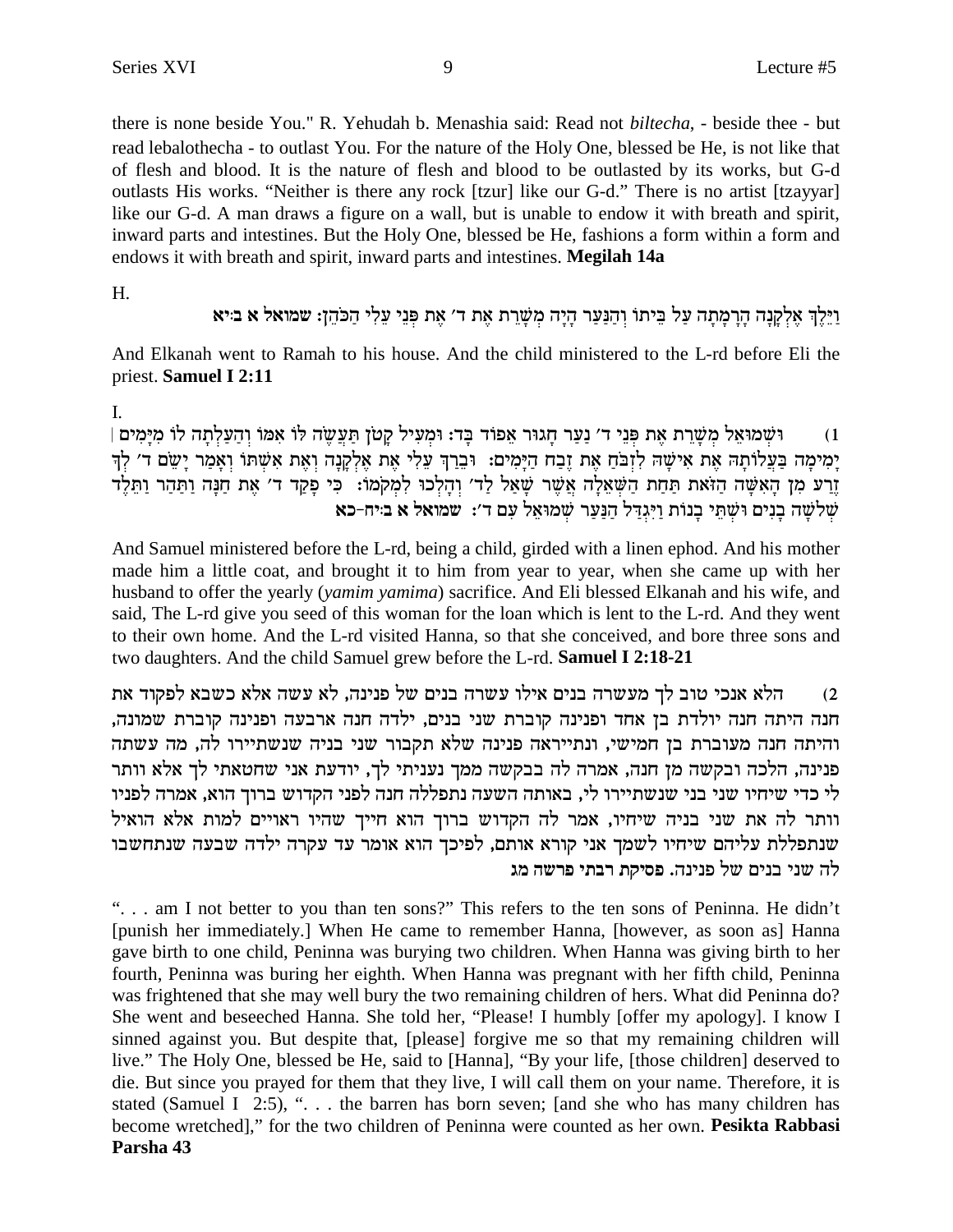J.

וְהַנַּעַר שִׁמוּאָל הֹלֶךְ וְגַדֶל וַטוֹב גַּם עָם ד׳ וְגַם עָם אֲנָשִׁים: שמואל א בּוּכו

And the child Samuel grew on, and was in favor both with the L-rd, and also with men. Samuel I  $2:26$ 

Π. Samuel the Prophet - Shmuel HaNavi

A.

וְהַנַּעַר שָׁמוּאֵל מִשָּׁרֵת אֵת ד׳ לְפִנֵי עֵלִי וּדִבַר ד׳ הָיָה יָקָר בַּיָּמִים הָהֵם אֵין חָזוֹן נִפְרָץ: וַיְהִי בַּיּוֹם הַהוּא ועלי שכב במקומו ועיניו החלו כהות לא יוכל לראות: ונר א-להים טרם יכבה ושמואל שכב בהיכל ד׳ אֲשֶׁר שֵׁם אֲרוֹן אֱ–לֹהִים: וַיִּקְרַא ד׳ אֵל שִׁמוּאֵל וַיֹּאמֵר הִנְּנִי: וַיַּרַץ אֵל–עֵלִי וַיֹּאמֵר הִנִּנִי כִּי קַרַאתַ לִּי וַיֹּאמֶר לֹא קְרָאתי שוּב שָׁכָב וַיַּלֶךְ וַיִּשְׁכָּב: וַיֹּסֵף ד׳ קְרֹא עוֹד שָׁמוּאֶל וַיַּקָם שָׁמוּאָל וַיַּלְךָ אֵל עֲלִי וַיֹּאמֵר הנני כי קראת לי ויאמר לא קראתי בני שוב שכב: ושמואל טרם ידע את ד׳ וטרם יגלה אליו דבר ד׳: ויסף ד׳ קרא שמואל בשלשית ויקם וילך אל עלי ויאמר הנני כי קראת לי ויבן עלי כי ד׳ קרא לנער: וַיֹּאמֶר עֵלִי לְשָׁמוּאֶל לֵךְ שָׁכָב וְהַיָּה אִם יִקְרָא אֶלֶיךְ וְאָמְרִתְּ דְּבֶר ד׳ כִּי שֹׁמֵעָ עַבְדֶךְ וַיֵּלֶךְ שָׁמוּאֶל וַיִּשְׁכָּב במקומו: וַיַּבֹא ד' וַיִּתְיַצֵּב וַיִּקְרָא כְפַעַם בְּפַעַם שָׁמוּאֵל | שַׁמוּאֵל וַיֹּאמֶר שַׁמוּאֵל דַּבֵּר כִּי שֹׁמְעַ עַבְדֶךְ: וַיֹּאמֶר ד' אֵל שִׁמוּאֵל הִנֵּה אַנכִי עֹשֶׂה דַבָר בְּיִשְׂרָאֵל אֲשֶׁר כָּל שֹׁמְעוֹ תִּצְלֵינָה שָׁתֵּי אַזְנַיו: - בַּיּוֹם הַהוּא אַקים אֵל עֵלִי אֶת כַּל אֲשֶׁר דְּבַרְתִּי אֵל בֵיתוֹ הָחֵל וְכַלֵּה: וְהִגַּדְתִּי לוֹ כִּי שֹׁפֵט אֲנִי אֶת בֵּיתוֹ עַד עוֹלַם בַּעֲוֹן אֲשֶׁר יַדַע כִּי מְקַלְלִים לַהֵם בַּנַיו וְלֹא כְהָה בָּם: וְלַבֶן נִשְׁבַּעְתִּי לְבֵית עֵלִי אִם יִתְכַפֵּר עֲוֹן בֵית עֵלִי בְּזֶבָה וּבְמִנְחָה עַד עוֹלַם: וַיִּשְׁכָּב שָׁמוּאֵל עַד הַבֹּקֵר וַיִּפְתַּח אֵת דַלְתוֹת בֵּית ד׳ וּשָׁמוּאֵל יַרֵא מֶהָגִּיד אֵת הַמַּרְאָה אֵל עֵלִי: וַיִּקְרָא עֵלִי אֶת שִׁמוּאֵל וַיֹּאמֵר שַׁמוּאָל בְּנִי וַיֹּאמֵר הַנֵּנִי: וַיֹּאמֵר מַה הַדָּבָר אֲשֶׁר דְּבֵר אֵלֵיךְ אֵל נַא תִכְחֵד מִמֶּנִי כֹּה יַעֲשֶה לִךְ אֵ–לֹהִים וְכֹה יוֹסִיף אִם תִּכְחֵד מִמֶּנִי דַבָר מִכַּל הַדָּבָר אֲשֶׁר דְּבֵר אֵלִיךְ: וַיַּגֵּד לוֹ שִׁמוּאֵל אֶת כַּל הַדְּבֵרִים וְלֹא כְחַד מִמְּנוּ וַיֹּאמַר ד׳ הוּא הַטּוֹב בִּעֵינַו יַעֲשֶה: וַיִּגְדָל שִׁמוּאֵל וַד׳ הָיָה עִמּוֹ וְלֹא הִפִּיל מִכָּל דְּבָרָיו אַרְצָה: וַיֵּדַע כָּל יִשְׂרָאֵל מִדָּן וְעַד בְּאֵר שָׁבַע כִּי נֵאֵמָן שמואל לַנָבִיא לַד': וַיֹּסֵף ד' לְהֵרָאה בִשׁלֹה כִּי נִגְלָה ד' אֶל שִׁמוּאֵל בְּשָׁלוֹ בִּדְבַר ד': שמואל א ג:א-כא

And the child Samuel ministered to the L-rd before Eli. - And the word of the L-rd was rare in those days; there was no frequent vision. - And it came to pass at that time, when Eli was laid down in his place, and his eyes began to grow dim, that he could not see; And before the lamp of G-d had gone out in the temple of the L-rd, where the ark of G-d was, and Samuel was lying down to sleep; - That the L-rd called Samuel; and he answered, Here am I. And he ran to Eli, and said, Here am I; for you called me. And he said, I called not; lie down again. And he went and lay down. And the L-rd called again, Samuel. And Samuel arose and went to Eli, and said, Here am I; for you did call me. And he answered, I called not, my son; lie down again. And Samuel did not yet know the L-rd, nor was the word of the L-rd yet revealed to him. And the L-rd called Samuel again a third time. And he arose and went to Eli, and said, Here am I; for you did call me. And Eli understood that the L-rd had called the child. Therefore Eli said to Samuel, Go, lie down; and it shall be, if He calls you, that you shall say, Speak, L-rd; for Your servant hears. So Samuel went and lay down in his place. And the L-rd came, and stood, and called as at other times, Samuel, Samuel. Then Samuel answered, Speak; for Your servant is listening. And the L-rd said to Samuel, Behold, I will do a thing in Israel, at which both the ears of every one who hears it shall tingle. In that day I will perform against Eli all things which I have spoken concerning his house; when I begin, I will also make an end. For I have told him that I will judge his house forever for the iniquity which he knows; because his sons made themselves vile, and he restrained them not. And therefore I have sworn to the house of Eli, that the iniquity of Eli's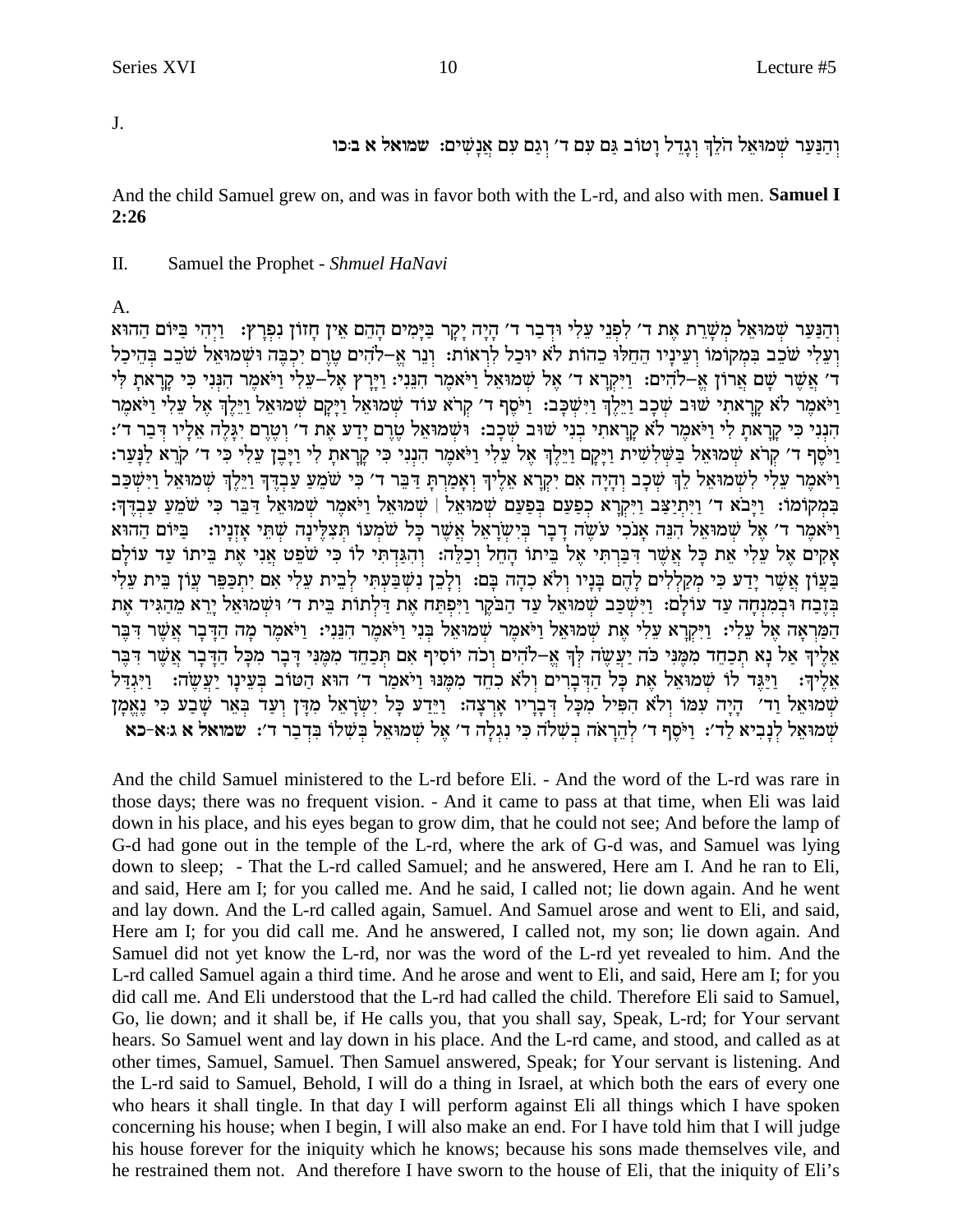house shall not be purged with sacrifice nor offerings forever. And Samuel lay until the morning, and opened the doors of the house of the L-rd. And Samuel feared to tell Eli the vision. Then Eli called Samuel, and said, Samuel, my son. And he answered, Here am I. And he said, What is the thing that the L-rd has said to you? I beg you hide it not from me; G-d do so to you, and more also, if you hide any thing from me of all the things that He said to you. And Samuel told him everything, and hid nothing from him. And he said, It is the L-rd; let Him do what seems to Him good. And Samuel grew, and the L-rd was with him, and let none of his words fall to the ground. - And all Israel from Dan to Beersheba knew that Samuel was established as a prophet of the L-rd. - And the L-rd appeared again in Shiloh; - for the L-rd revealed himself to Samuel in Shiloh by the word of the L-rd. Samuel I 3:1-21

Ш. The Judge of Israel

### $\mathbf{A}$ .

וַיַּבֹאוּ אַנְשֵׁי | קְרִיַת יִעֲרִים וַיַּעֲלוּ אֶת אֲרוֹן ד׳ וַיַּבְאוּ אֹתוֹ אֵל בֵּית אֲבִינַדֶב בַּגַּבְעָה וְאֶת אֶלְעָזֶר בְּנוֹ קִדָּשׁוּ לְשָׁמֹר אֶת אֲרוֹן ד': וַיָּהִי מִיּוֹם שֶׁבֶת הָאֲרוֹן בִּקְרִיַת יִעֲרִים וַיִּרְבּוּ הַיָּמִים וַיִּהְיוּ עֵשְׂרִים שַׁנָה וַיִּנָּהוּ כָּל בית ישראל אחרי ד׳: ניאמר שמואל אל כל בית ישראל לאמר אם בכל לבבכם אתם שבים אל ד׳ הָסִירוּ אֶת אֱלֹהֵי הַנֵּכָר מִתּוֹכִכֵם וְהָעַשְׁתָּרוֹת וְהָכִינוּ לְבַבְכֵם אֵל ד׳ וִעְבִדְהוּ לְבַדּו וְיַצֵּל אֵתְכֵם מִיַּד פלשתים: וַיַּסִירוּ בְּנֵי יִשְׂרָאֵל אֶת הַבִּעֲלִים וְאֶת הַעֲשָׁתַּרֹת וַיַּעֲבְדוּ אֶת ד׳ לְבְדוֹ: שמואל זּ:א-ד

And the men of Kiriath-Jearim came, and fetched the ark of the L-rd, and brought it to the house of Abinadab in the hill, and sanctified Eleazar his son to keep the ark of the L-rd. And it came to pass, while the ark remained in Kiriath-Jearim, that the time was long; for it was twenty years; and all the house of Israel lamented after the L-rd. And Samuel spoke to all the house of Israel, saving. If you return to the L-rd with all your hearts, then put away the strange gods and Ashtaroth from among you, and prepare your hearts to the L-rd, and serve Him only; and He will deliver you from the hand of the Philistines. Then the people of Israel did put away Baalim and Ashtaroth, and served the L-rd only. Samuel I 7:1-4

### $B<sub>1</sub>$

וַיֹּאמֶר שָׁמוּאָל קִבְצוּ אֶת כַּל יִשְׂרָאֵל הַמְצִפְּתָה וְאֶתְפַּלֶל בַּעֲדְכֶם אֶל ד׳: וַיִקְבְצוּ הַמִּצְפָּתָה וַיִּשְׁאֲבוּ מַיִם וַיִּשְׁפְּכוּ | לִפְנֵי ד' וַיָּצוּמוּ בִּיּוֹם הַהוּא וַיֹּאמְרוּ שָׁם חָטָאנוּ לַד' וַיִּשְׁפֹּט שְׁמוֹאֵל אֶת בְּנֵי יִשְׂרָאֵל בַּמִּצְפָּה: שמואל א זה-ו

And Samuel said, Gather all Israel to Mizpah, and I will pray for you to the L-rd. And they gathered together to Mizpah, and drew water, and poured it out before the L-rd, and fasted on that day, and said there, We have sinned against the L-rd. - And Samuel judged the people of Israel in Mizpah. Samuel I 7:5-6

### $C_{\cdot}$

וַיִּשְׁמְעוּ פִלְשָׁתִּים כִּי הַתַקְבְּצוּ בְנֵי יְשְׂרָאֵל הַמִּצְפָּתָה וַיַּעֲלוּ סָרְנֵי פְלְשָׁתִּים אֵל יִשְׂרָאֵל וַיִּשְׁמְעוּ בְּנֵי ישראל ויראו מפני פלשתים: ויאמרו בני ישראל אל שמואל אל תחרש ממנו מזעק אל ד' א-להינו וישענו מיד פלשתים: ויקח שמואל טלה חלב אחד ויעלהו עולה כליל לד׳ ויזעק שמואל אל ד׳ בעד ישראל ויענהו ד׳: ויהי שמואל מעלה העולה ופלשתים נגשו למלחמה בישראל וירעם ד׳ | בקול גדול .<br>בִּיּוֹם הַהוּא עַל פִּלְשַׁתִּים וַיִּהְמֵם וַיִּנַּגִפוּ לִפְנֵי יִשְׂרָאֵל: וַיֵּצְאוּ אַנִשִׁי יִשְׂרָאֵל מִן הַמִּצְפָּה וַיִּרְדִּפוּ אֶת פִּלְשָׁתִּים וַיַּכּוּם עַד מִתַּחַת לְבִית כָּר: וַיִּקַח שִׁמוּאֵל אָבֵן אַחַת וַיָּשֵׁם בֵּין הַמִּצְפָּה וּבִין הַשֵּׁן וַיִּקְרָא אֶת שְׁמָה אֶבֶן הָעָזֶר וַיֹּאמַר עַד הֵנָּה עֲזָרֲנוּ ד': וַיִּכָּנִעוּ הַפִּלְשָׁתִּים וְלֹא יָסִפוּ עוֹד לָבוֹא בִּגְבוּל יִשְׂרָאֵל וַתְּהִי יַד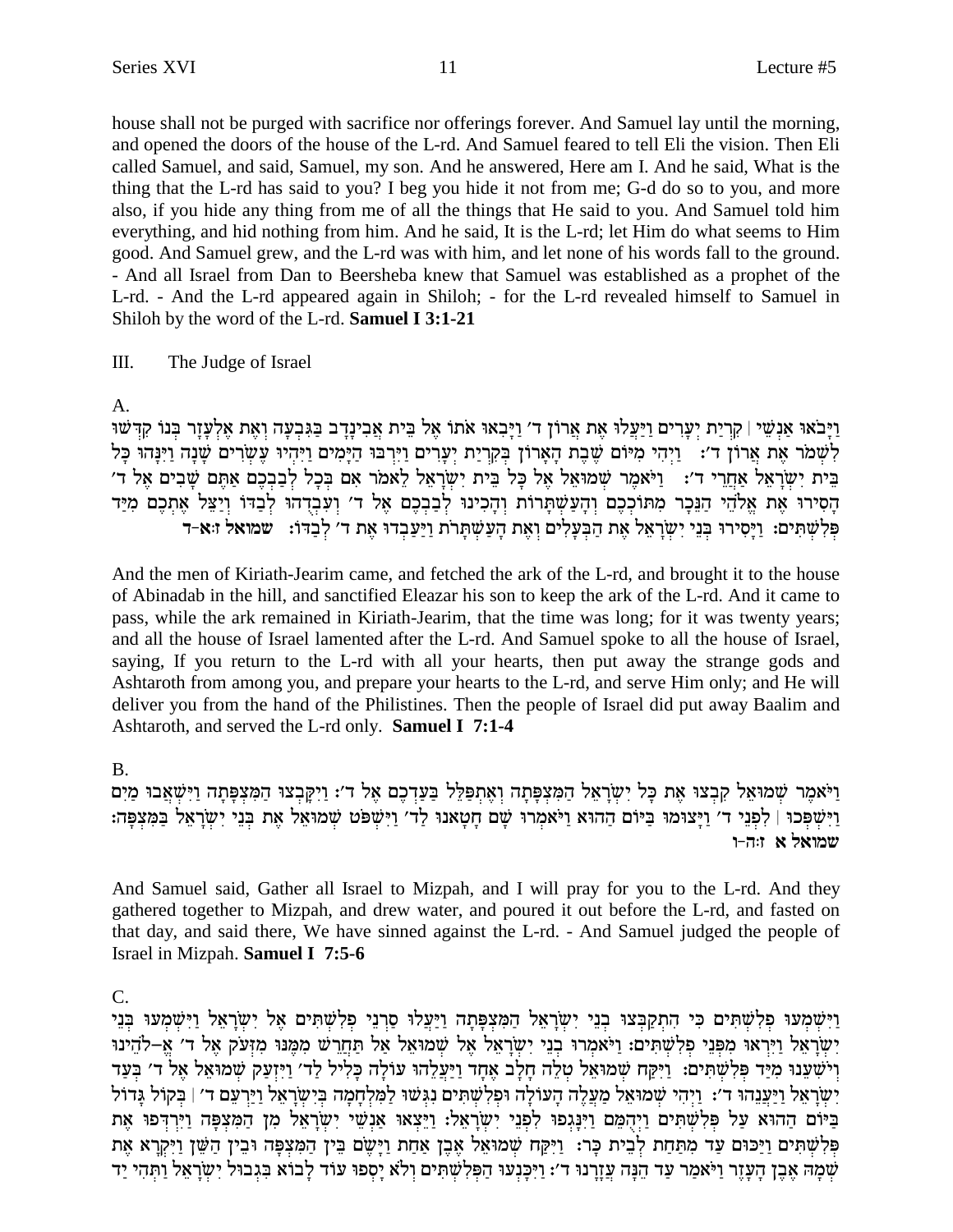## ד׳ בַּפִּלְשָׁתִּים כֹּל יִמֵי שָׁמוּאֶל: נַתַּשׂבִנָּה הֵעָרִים אֲשֶׁר לַקְחוּ פִלְשָׁתִּים מֵאֶת יִשְׂרַאֵל | לִיִשְׂרָאֵל מֵעֵקְרוֹן **וִעַר גַּת וְאֶת גִּבוּלַן הִצְיל יִשְׂרַאֵל מִיַּד פִּלְשָׁתִּים וַיִּהִי שַׁלוֹ׳ בֵּין יִשְׂרַאֵל וּבֵין הַאֲמֹרִי: שמואל א זוּ-יד**

And when the Philistines heard that the people of Israel were gathered together in Mizpah, the lords of the Philistines went up against Israel. And when the people of Israel heard it, they were afraid of the Philistines. And the people of Israel said to Samuel, Do not cease to cry to the L-rd our G-d for us, that He will save us out of the hand of the Philistines. And Samuel took a suckling lamb, and offered it for a burnt offering wholly unto the L-rd; and Samuel cried to the L-rd for Israel; and the L-rd heard him. And as Samuel was offering up the burnt offering, the Philistines drew near to battle against Israel; but the L-rd thundered with a great thunder on that day upon the Philistines, and confounded them; and they were defeated before Israel. And the men of Israel went out from Mizpah, and pursued the Philistines, and defeated them, until they came under Beth-Kar. Then Samuel took a stone, and set it between Mizpah and Shen, and called the name of it Eben-Haezer, saying, Hitherto has the L-rd helped us. So the Philistines were subdued, and they came no more into the border of Israel; and the hand of the L-rd was against the Philistines all the days of Samuel. And the cities which the Philistines had taken from Israel were restored to Israel, from Ekron to Gath; and Israel rescued its borders from the hands of the Philistines. And there was peace between Israel and the Amorites. **Samuel I 7:7-14**

D.

וַיִּשְׁפֹּט שָׁמוּאֵל אֶת יִשְׂרָאֵל כֹּל יִמֵי חַיַּיו: ) וְהַלְךְּ מְדֵּי שַׁנָּה בְּשָׁנָה וְסָבָב בֵּית אֵל וְהַגִּלְגַּל וְהַמְּצִפָּה וְשָׁפַט אֶת יִשְׂרָאֵל אֶת כַּל הַמִּקוֹמוֹת הַאֲלָה: וּתִשְׁבַתוֹ הַרַמֲתָה כִּי שֵׁם בֵּיתוֹ וְשֵׁם שַׁפַּט אֶת יִשְׂרָאֵל וַיִּבֵן שַׁם *k* מזבח לד׳: שמואל א

And Samuel judged Israel all the days of his life. And he went from year to year on a circuit to Beth-El, and Gilgal, and Mizpah, and judged Israel in all those places. And his return was to Ramah; for there was his house; and there he judged Israel; and there he built an altar to the L-rd. **Samuel I 7:15-17**

E.

אמר אביי ואיתימא רבי יצחק: הרוצה להנות יהנה כאלישע, ושאינו רוצה להנות אל יהנה כשמואל הרמתי שנאמר: (שמואל א׳ ז׳) ותשובתו הרמתה כי שם ביתו. ואמר רבי יוחנן: שכל מקום שהלך שם **ביתו עמו. ברכות י**:

Abaye (or as some say, R. Yitzchak) said: If one wants to benefit from the hospitality of another, he may benefit, as Elisha did; (Kings II Chapter 4) and if he does not desire to benefit, he may refuse to do so, as Shmuel the Ramathite did, of whom we read (Samuel I 7:17), "And his return was to Ramah, for there was his house;" and R. Yohanan said: [This teaches that] wherever he traveled, his house was with him. **Berachos 10b**

### IV. The End of an Era

A.

mW• eß l`• Fi xFkAß d© FpAß mW§ id¶ iße© :l`• x®oyß i¶lß mih¶ tß oW eip®A® z`§ moy§ I®e© l`• EnWß ow• f® xW§ `£M© id¶ iße© (1 :מִשֶּׁנֵהוּ אֲבִיָּה שׁפִטִים בִּבְאֵר שָׁבַע: [וְלֹא הָלְכוּ בְנָיו בִּדְרָכִיו וַיִּטּוּ אַחֲרֵי הַבְּצַע וַיִּקְחוּ שֹׁחַד וַיַּטוּ מִשְׁפָּט: **שמואל א ה:א-ג**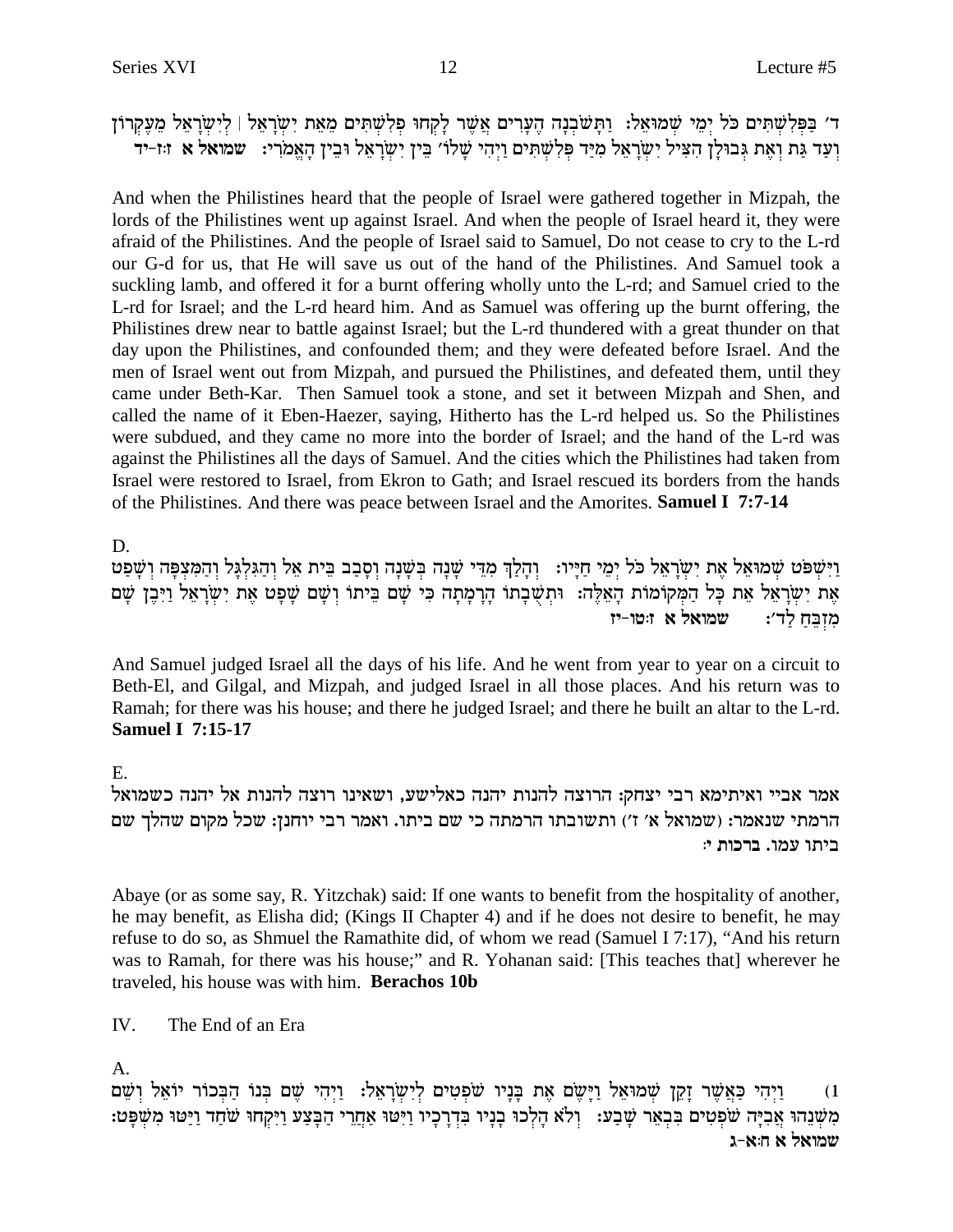And it came to pass, when Samuel was old, that he made his sons judges over Israel. And the name of his firstborn was Joel; and the name of his second, Abijah; they were judges in Beersheba. And his sons walked not in his ways, but turned aside after unjust gain, and took bribes, and perverted judgment. Samuel I 8:1-3

אמר רבי שמואל בר נחמני אמר רבי יונתן: כל האומר בני שמואל חטאו אינו אלא טועה,  $(2)$ שנאמר (שמואל א' ח) ויהי כאשר זקן שמואל ולא הלכו בניו בדרכיו, בדרכיו הוא דלא הלכו ־ מיחטא נמי לא חטאו. אלא מה אני מקיים (שמואל א׳ ח) ויטו אחרי הבצע שלא עשו כמעשה אביהם, שהיה שמואל הצדיק מחזר בכל מקומות ישראל ודן אותם בעריהם, שנאמר (שמואל א׳ ז) והלך מדי שנה בשנה וסבב בית אל והגלגל והמצפה ושפט את ישראל. והם לא עשו כן, אלא ישבו בעריהם כדי להרבות שכר לחזניהן ולסופריהן. כתנאי ויטו אחרי הבצע, רבי מאיר אומר: חלקם שאלו בפיהם, רבי יהודה אומר: מלאי הטילו על בעלי בתים, רבי עקיבא אומר: קופה יתירה של מעשר נטלו בזרוע. רבי יוסי אומר: מתנות נטלו בזרוע. שבת נו.

R. Shmuel b. Nahmani said in R. Yonathan's name: Whoever maintains that Shmuel's sons sinned is merely erring. For it is said, "And it came to pass when Samuel was old, that his sons walked not in his ways:" thus, they [merely] walked not in his ways, yet they did not sin either. Then how do I fulfil, "they turned aside after unjust gain"? That means that they did not act like their father. For Shmuel, the righteous, used to travel to all the places of Israel and judge them in their towns, as it is said, "And he went from year to year in circuit to Beth-el, and Gilgal, and Mizpah; and he judged Israel." (Samuel I 7:16) But they did not act thus, but sat in their own towns, in order to increase the fees of their beadles and scribes. This is a controversy of Tannaim: "They turned aside after unjust gain" R. Meir said, [That means,] They openly demanded their portions. R. Yehudah said: They forced goods on private people (i.e. they forced others to sell merchandise on their behalf). R. Akiva said: They took an extra basket of tithes by force. R. Yosei said: They took the gifts by force (i.e. the shoulder, cheeks, and maw of animals, though they were not priests; or it refers to the Levitical dues, the first tithes to which they were entitled, their sin being that they used force - Rashi ibid.). Shabbos 56a

### B.

וַיְּתַקַבְּצוּ כֹּל זְקְנֵי יְשָׂרָאֵל וַיַּבֹאוּ אֶל שָׁמוּאֵל הַרַמֲתַה: וַיֹּאמְרוּ אֲלֵיו הָנֵה אָתַּה זַקְנִתַּ וּבְנֵיךְ לֹא הַלְכוּ בְּדִרְכֵיךְ עַתֲה שִׂימַה לַנוּ מֵלֵךְ לְשָׁפְטָנוּ כְּכָל הַגּוֹיִם: וַיֵּרַע הַדָּבָר בְּעֵינֵי שָׁמוּאָל כָּאֲשֶׁר אַמְרוּ תִּנָה לַנוּ מֵלֵךְ לְשַׁפְטֵנוּ וַיְּתִפְּלֵל שָׁמוּאֵל אֵל ד׳: וַיֹּאמֵר ד׳ אֵל שַׁמוּאַל שַׁמֵע בְקוֹל הַעֲם לְכֹל אֲשֶׁר יֹאמִרוּ אָלִיךְ כִּי לא אתך מאסו כי אתי מאסו ממלך עליהם: ככל המעשים אשר עשו מיום העלתי אתם ממצרים ועד הַיּוֹם הַזֶּה וַיַּעֲזְבְנִי וַיַּעֲבְדוּ אֱלֹהִים אֲחֶרִים כֵּן הֵמָּה עֹשִׂים גַּם לַךְ: וְעַתָּה שִׁמַע בְקוֹלַם אַךְ כִּי הַעֵּד תַּעִיד בהם והגדת להם משפט המלך אשר ימלך עליהם: עשמואל א חד-ט

Then all the elders of Israel gathered themselves together, and came to Samuel to Ramah, And said to him, Behold, you are old, and your sons walk not in your ways; now make us a king to judge us like all the nations. - But the thing displeased Samuel, when they said, Give us a king to judge us. And Samuel prayed to the L-rd. And the L-rd said to Samuel, Listen to the voice of the people in all that they say to you; for they have not rejected you, but they have rejected Me, that I should not reign over them. According to all the works which they have done since the day that I brought them up out of Egypt even to this day, how they have forsaken Me, and served other gods, so do they also to you. And therefore listen to their voice; but you should solemnly warn them, and relate to them the customary practice of the king who shall reign over them. Samuel I  $8:4-9$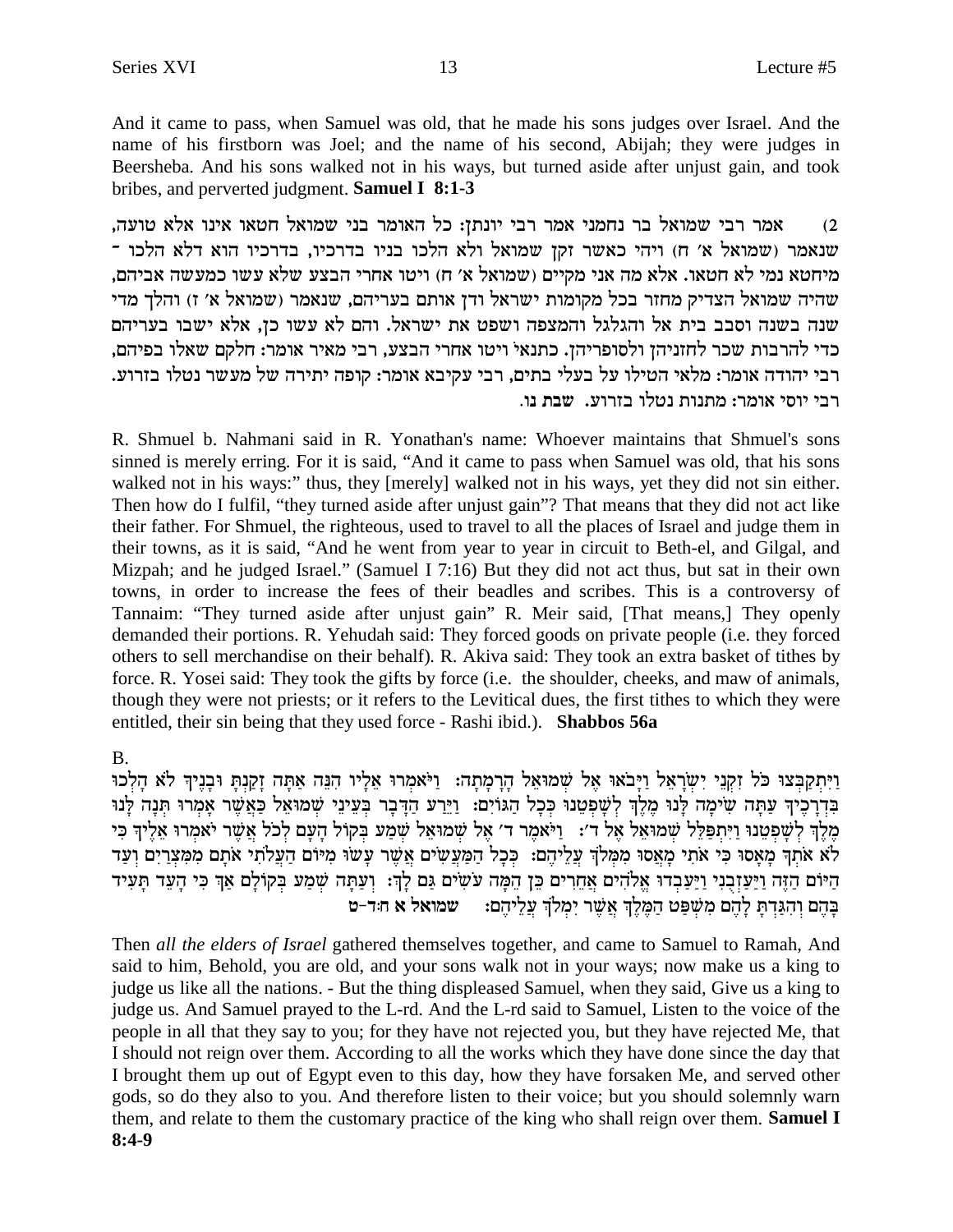$\mathbf{C}$ .

ויֹאמר שמוּאַל אַת כַּל דִּבְרֵי ד׳ אֵל הַעַם הַשֹּׁאֲלִים מֵאָתּוֹ מֵלֵךְ: - וַיֹּאמֶר זֶה יִהְיֶה מְשִׁפַּט הַמֵּלֵךְ  $(1)$ אֲשֶׁר יִמְלֹךְ עֲלֵיכֶם אֶת בְּנֵיכֶם יִקָּח וְשָׂם לוֹ בְמֶרְכַּבְתוֹ וּבְפַרָשִׁיו וְרַצוּ לְפְנֵי מֶרְכַבְתּוֹ: וְלַשׁוּם לוֹ שָׂרֵי אֵלָפִים וְשָׂרֵי חֲמִשִּׁים וְלַחֲרֹשׁ חֲרִישׁוֹ וְלִקְצֹר קִצְירוֹ וְלַעֲשׂוֹת כְּלֵי מְלְחַמְתּוֹ וּכְלֵי רְכְבּוֹ: וְאֶת בְּנוֹתֵיכֶם יִקָּח לְרַקְחוֹת וּלְטַבְחוֹת וּלְאפוֹת: וְאֶת שְׁדוֹתֵיכֶם וְאֶת כַּרְמֵיכֶם וְזֵיתֵיכֶם הַטּוֹבִים יִקְח וְנָתַן לַעֲבָדָיו: וְזַרְעֵיכֵם וְכַרְמֵיכֵם יַעִשׂר וְנָתַן לְסָרִיסָיו וְלַעֲבָדָיו: וְאֵת עַבְדֵיכֵם וְאֵת שִׁפְחוֹתֵיכֵם וְאֵת בַּחוּרֵיכֵם הַטּוֹבִים וְאֵת חֲמוֹרֵיכֶם יִקָּח וְעַשָּׁה לְמִלַאכְתוֹ: צֹאוָכֶם יַעְשֹׂר וְאַתֵּם תְּהִיוּ לוֹ לַעֲבָדִים: וּזְעַקְתֵּם בַּיּוֹם הַהוּא מִלְפְנֵי מַלְכָּכֶם אֲשֶׁר בְּחָרְתֵּם לָכֶם וְלֹא יַעֲנֶה ד׳ אֶתְכֶם בַּיּוֹם הַהוּא: שמואל א חּיִ־יח

And Samuel told all the words of the L-rd to the people who asked him for a king. And he said, This will be the customary practice of the king who shall reign over you; He will take your sons, and appoint them for himself, for his chariots, and to be his horsemen; and some shall run before his chariots. And he will appoint for himself captains over thousands, and captains over fifties; and will set them to plow his ground, and to reap his harvest, and to make his instruments of war, and instruments of his chariots. And he will take your daughters to be perfumers, and to be cooks, and to be bakers. And he will take your fields, and your vineyards, and your olive trees, the best of them, and give them to his servants. And he will take the tenth of your seed, and of your vineyards, and give to his officers, and to his servants. And he will take your manservants, and your maidservants, and your best young men, and your donkeys, and put them to his work. He will take the tenth of your sheep; and you shall be his servants. And you shall cry out in that day because of your king which you shall have chosen; and the L-rd will not hear you in that day. Samuel I 8:10-18

אמר רב יהודה אמר שמואל: כל האמור בפרשת מלך מלך מותר בו. רב אמר: לא נאמרה  $(2)$ פרשה זו אלא לאיים עליהם, שנאמר (דברים י"ז) שום תשים עליך מלך שתהא אימתו עליך. כתנאי, רבי יוסי אומר: כל האמור בפרשת מלך מלך מותר בו, רבי יהודה אומר: לא נאמרה פרשה זו אלא כדי לאיים עליהם, שנאמר שום תשים עליך מלך שתהא אימתו עליך. סנהדרין כ:

Rav Yehudah said in Shmuel's name: He is allowed to do all that is set out in the chapter [dealing] with the actions] of a king, (Samuel I Chapter 8). Rav said: That chapter was intended only to inspire them with awe, for it is written (Deuteronomy 17:15), "You shall surely set him king over you;" [i.e.,] his awe should be over you. [The same point of difference is found among the following] Tannaim; R. Yosei said: All that is set out in the Chapter [relating to the king], the king is permitted to do. R. Yehudah said: That section was stated only to inspire them with awe, for it is written (Deuteronomy 17:15), "You shall surely set him king over you;" [i.e.,] his awe should be over you. Sanhedrin 20b

D.

וַיִּמְאֲנוּ הָעָם לְשָׁמֹעַ בִּקוֹל שָׁמוּאֵל וַיֹּאמְרוּ לֹא כִּי אִם מֵלֵךְ יִהְיֵה עָלֵינוּ: וְהָיִינוּ גַם אֲנַחִנוּ כִּכָל  $(1)$ הגוים וּשְׁפְטָנוּ מַלְבֵּנוּ וְיָצָא לְפָנֵינוּ וְנִלְחַם אֶת מִלְחֲמֹתֵנוּ: וַיִּשְׁמֹע שְׁמוּאֵל אֵת כָּל דִּבְרֵי הָעָם וַיִּדַבְּרֵם בְאָזְנֵי ד׳: וַיֹּאמֶר ד׳ אֶל שְׁמוּאֵל שְׁמַע בְקוֹלָם וְהִמְלַכְתָּ לָהֶם מֶלֶךְ וַיֹּאמֶר שְׁמוּאֵל אֶל אַנְשֵׁי יִשְׂרָאֵל לְכוּ איש לעירו: שמואל א חיט-כב

And the *people* refused to obey the voice of Samuel; and they said, No; but we will have a king over us; That we also may be like all the nations; and that our king may judge us, and go out before us, and fight our battles. And Samuel heard all the words of the people, and he repeated them in the ears of the L-rd. And the L-rd said to Samuel, Listen to their voice, and make them a king. And Samuel said to the men of Israel, Go every man to his city. **Samuel I 8:19-22**